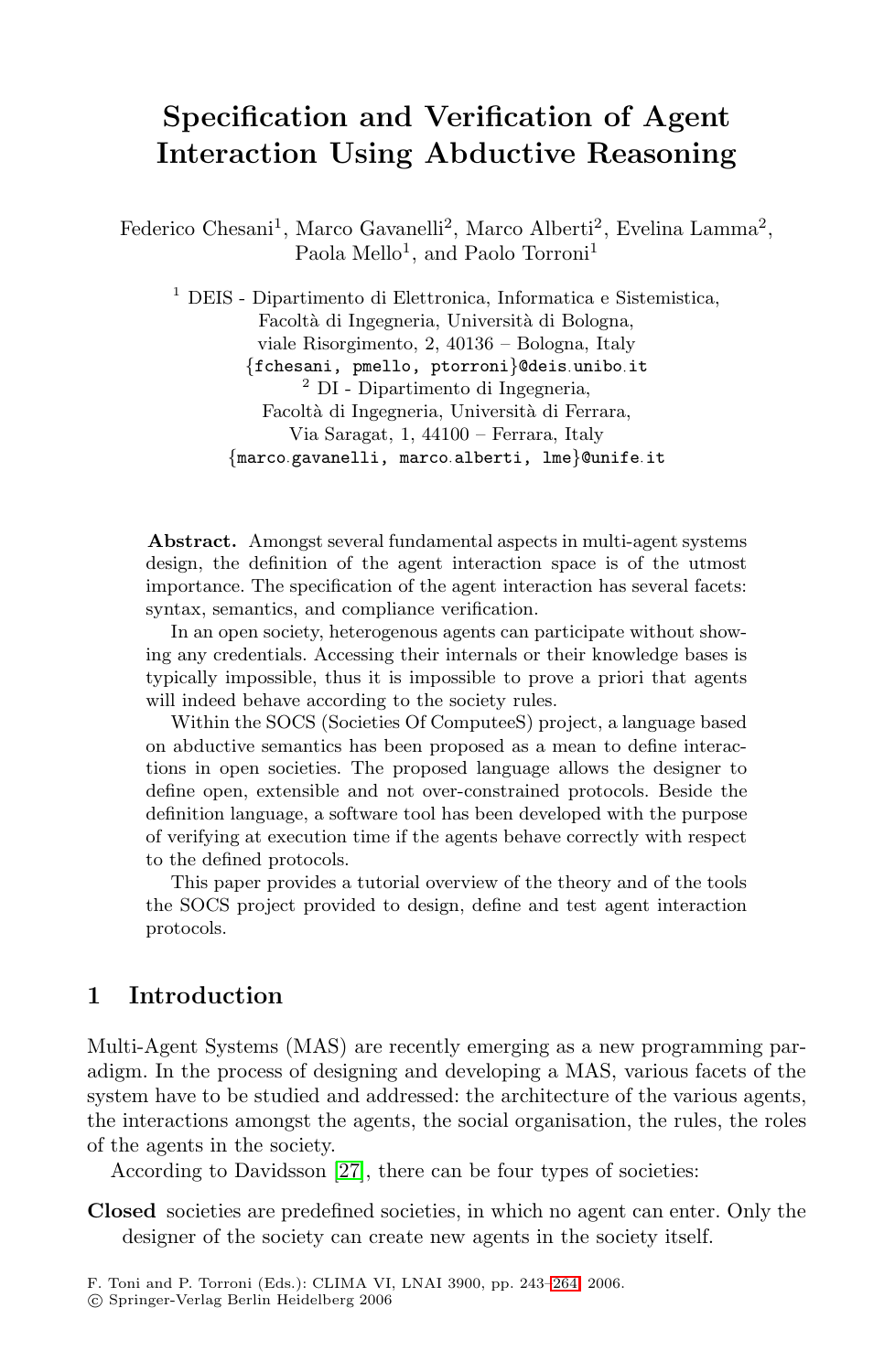- **Semi-closed** are societies in which agents cannot enter, but they can nominate or spawn representatives in the society.
- **Semi-open** are societies in which there exists one agent taking the role of gatekeeper, which receives the requests for entering the society. A potential member applies at the gate, can provide some credentials, and can possibly be admitted in the society by the gatekeeper.

**Open** are societies in which any agent can enter without restriction.

The classification by Davidsson is based on rules for entering the society, as this is the most pressing issue. Leaving the society could be done with a leaving protocol (in semi-open or semi-closed societies), or, in some cases, it can be considered as a way to punish misbehaving agents: when an agent does not comply to the rules, it is ejected from the society. Note that there are no given protocols to abandon an open society: agents may leave at any time without restrictions.

Clearly, open societies are the most flexible, but can also be very unstable. The set of members is not fixed, nor even computable in general, as new agents may join anytime, and current members could leave without any notification. Also openness à la Davidsson implies heterogeneity: any agent may join, so they are not required to share concepts such as beliefs, intentions, knowledge bases, or architectures. Some agents may exhibit powerful reasoning capabilities, while others may only be able to react to stimuli with predefined patterns. Foreign agents can join the society without restrictions and profit from interacting with the agents in the society. On the other hand, malicious agents could enter and disrupt the harmonious evolution of the society, threatening the usability of the whole MAS.

Thus, mastering open societies in order to drive them to a coherent, useful global behaviour is a challenge. The SOCS project accepted this challenge and provided theory, methods, and tools to raise from anarchy without overrestricting the agents' freedom. The goal is to point out unwanted behaviour without accessing the agent's mind. The aim is to orchestrate the agents' actions toward the user's goals without obliging agents to follow predefined rails.

A basic requirement for a meaningful society is that there exists a language of commonly understood utterances in the society. It is not necessary that all the agents understand the whole language: agents may understand subsets of the language, depending on the roles they want to play in the society, and on the type of interactions they want to start. The meaningful sequences of utterances make up the interaction protocol: agents are supposed to follow such protocols in order to get a coherent societal evolution. The MAS designer defines such protocols in a given language. Coherently with the concept of open society, protocols should be defined not to be over-restrictive, but should only guide the agents towards a desired behaviour. Note that agents cannot be forced to follow such protocols. While in non-open societies there are proposals that inspect the agent's mind and possibly update it to obtain a desired behaviour [\[32\]](#page-20-0), in an open society any agent could join. The agent's implementation remains unrevealed to the society,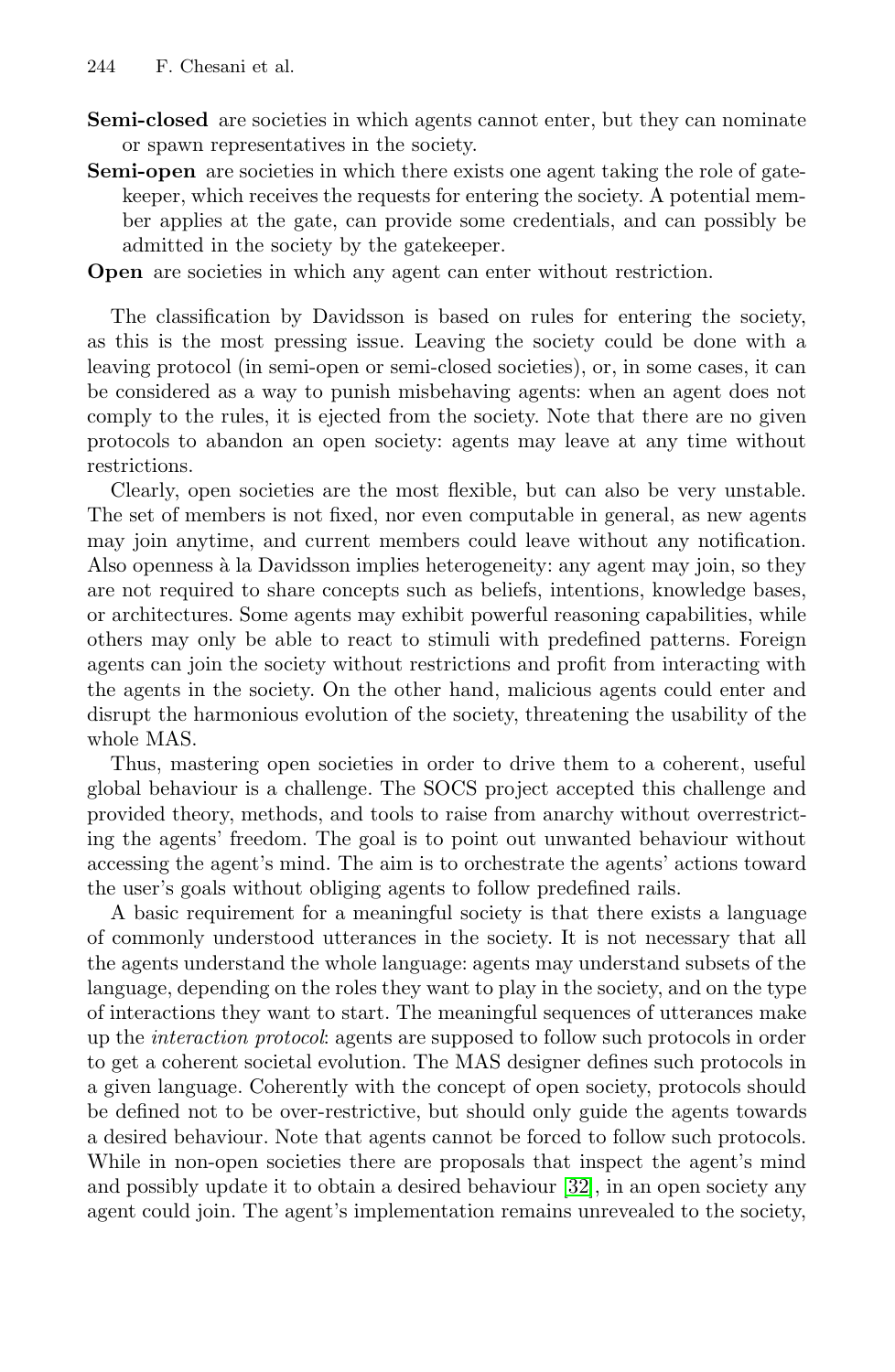so to change its mind and impose a desired behaviour is unimaginable. Agents, as well as humans, might not follow the protocol: this is a fact of life. It might happen due to malicious behaviour, because of erroneous design, because of ignorance of the society rules, or because of incapability to keep pace with tight deadlines. But, although unavoidable, protocol violation must not be accepted supinely, or the system will soon degenerate to chaos.

Of utmost importance is then to check that agents do not violate the protocols. Such a test cannot be executed in advance in an open society: even if we knew all the participants, we would still be unable to foresee the behaviour of members without knowing their implementation and their current (mental) state. Knowing the internals of the agents is against the concept of open society and, indeed, against that of multi-agent system research itself. The applicable check of compliance can be performed on-line: the society does not check beforehand the implementation of the agents, nor their internal mental states, but can only observe their external behaviour.

The SOCS project is aimed at developing Multi-Agent Systems for open societies and addresses two basic issues: it developed a model of a single agent [\[25\]](#page-19-1), and a model for the society [\[10\]](#page-18-1).

In this paper, we give taste of the society model, developed in the threeyear SOCS project. In SOCS, the society model can be defined through a logic language, evolution of the IFF [\[34\]](#page-20-1), called  $\mathcal{S}$ CIFF (Social Constrained IFF). The SCIFF language can be used to define declaratively the interaction space, i.e., both the utterances of the agents and the protocols in the devised society, in a uniform way.

A corresponding proof-procedure can be used to verify that the agents behave according to the protocols, and detect possible violations. The SCIFF proof-procedure is sound and complete with respect to its declarative semantics. Finally, practical issues have been taken into account, leading to an implementation and the development of a full-fledged software tool. The tool, called SOCS-SI, runs the implementation of the SCIFF proof-procedure and it has been developed and interfaced with popular MAS systems. An intuitive Graphical User Interface (GUI) lets the user inspect both the history of happened events and the internal state of the proof-procedure.

This tutorial will not go deeply in the theoretical issues concerning the SCIFF proof-procedure, but it will provide examples to clarify the concepts, together with pointers to previous publications, reports, and downloadable software to let the reader investigate the various facets of the SOCS society model and experiment with the provided tools.

The rest of the paper is organised as follows. After the introduction of the necessary background, we define the SCIFF language, with motivating examples to smoothly learn how to define interaction space and protocols with SCIFF. We then define the declarative semantics in Section [4,](#page-12-0) and the  $\mathcal{SCIFF}$  proofprocedure, with the SOCS-SI tool in Section [5.](#page-13-0) Discussion, related work and conclusions follow.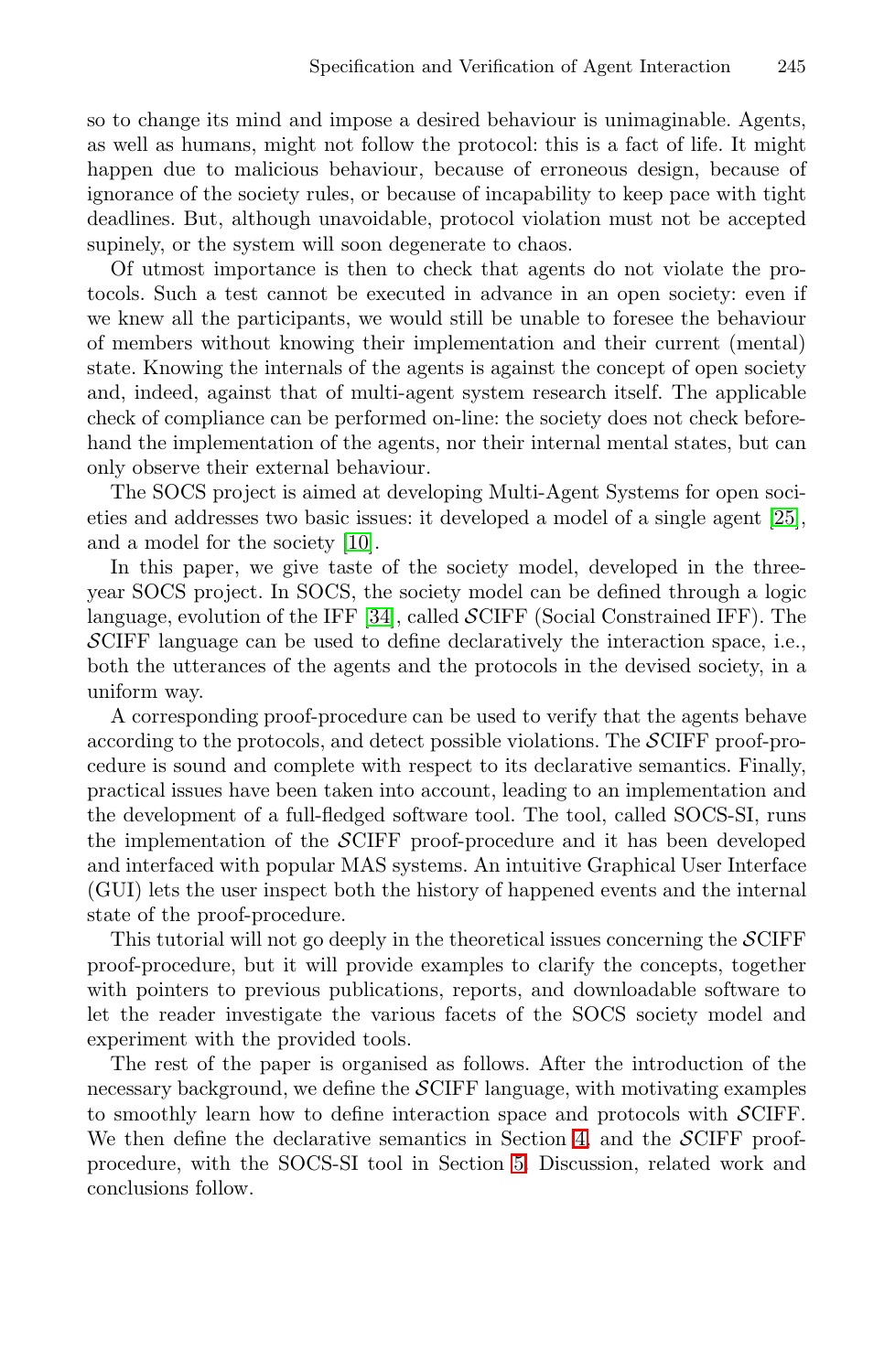## **2 Background**

We assume the reader has a basic familiarity with logics and logic programming; a good introduction is the book by Lloyd [\[46\]](#page-20-2). As it will be clear soon, the  $\mathcal{S}ClFF$ proof-procedure is based on Abductive Logic Programming and on Constraint Logic Programming; we introduce the two concepts in an intuitive way, and provide pointers to the formal parts.

## <span id="page-3-1"></span>**2.1 Abduction**

Abduction is a powerful mechanism for hypothetical reasoning in the presence of incomplete knowledge, that is handled by labelling some pieces of information as "abducibles". Abducibles can be viewed as possible hypotheses which can be assumed, provided that they are consistent with the current knowledge base. The abduction process is typically applied when looking for an explanation about some observation. Starting from some observed facts, possible causes are hypothesised (they are abduced). Then it is possible to confirm the hypotheses by performing some additional observation: for example, the scientist postulates some theory, and then develops new experiments to confirm (or disconfirm) such theory. Another common application of abduction is *diagnosis*: the physician, by observing the symptoms, formulates some alternative hypothesis about the disease. The physician tries to find more facts by prescribing a patient another test, that will possibly support a smaller set of explanations. Some of the previously made hypotheses could be discarded because they are now incompatible with the new facts, or because some pairs of explanations cannot be assumed at the same time.

Formally, an *abductive logic program* (ALP) [\[40\]](#page-20-3) is a triple  $\langle P, Ab, IC \rangle$  where:

- **–** P is a (normal) logic program, i.e., a set of clauses of the form  $A_0 \leftarrow A_1, \ldots, A_m, not A_{m+1}, \ldots, not A_{m+n}$ , where  $m, n \geq 0$ , each  $A_i$  $(i = 1, \ldots, m + n)$  is an atom, and all variables are implicitly universally quantified with scope the clause.  $A_0$  is called the head and  $A_1, \ldots, A_m$ , not  $A_{m+1}, \ldots, \text{not } A_{m+n}$  is called the body of any such clause;
- **–** Ab is a set of abducible predicates, p, such that p is a predicate in the language of  $P$  which does not occur in the head of any clause of  $P$ ;
- **–** IC is a set of integrity constraints, that is, a set of formulae in the language of P.

Given an abductive logic program  $\langle P, Ab, IC \rangle$  and a formula G, the goal of abduction is to find a (possibly minimal) set of ground atoms  $\Delta$  (the *abductive* explanation), with  $\Delta \subseteq Ab$ , and which, together with P, entails G, and satisfies IC:

<span id="page-3-0"></span>
$$
P \cup \Delta \models G \tag{1}
$$

$$
P \cup \Delta \models IC \tag{2}
$$

The notion of entailment  $\models$  depends on the semantics associated with the logic program P.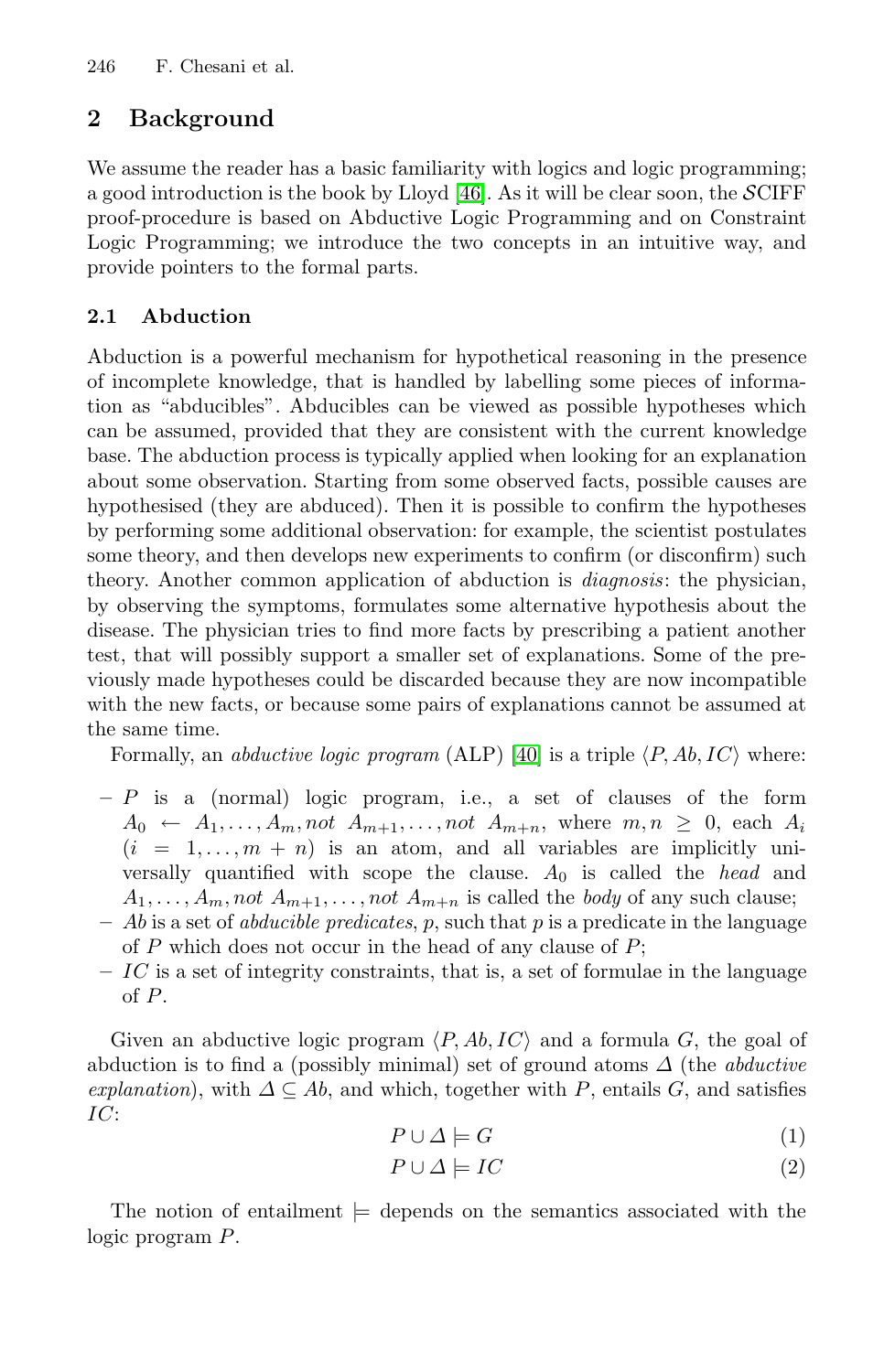Several abductive proof procedures can be found in the literature (like the Kakas-Mancarella [\[41\]](#page-20-4), limited to ground literals, SLDNFA [\[28\]](#page-19-2), that can abduce literals with existentially quantified variables, ACLP [\[42\]](#page-20-5) and A-system [\[43\]](#page-20-6), that integrate constraints, to cite some). The SCIFF proof procedure, upon which the SOCS-SI application relies (see Section [5\)](#page-13-0) is an extension of the if-and-onlyif (IFF) abuctive proof procedure [\[34\]](#page-20-1). The integrity constraints, in the IFF proof-procedure, are expressed as a set of implications of the form:

$$
B_1 \wedge \ldots \wedge B_n \to A_1 \vee \ldots \vee A_m
$$

where all variables are universally quantified,  $A_i$  and  $B_i$  are atoms (can be abducibles or defined predicates), but they cannot be the negation of an atom.

#### **2.2 Constraint Logic Programming**

Constraint Logic Programming [\[37,](#page-20-7) [38\]](#page-20-8) (CLP) is a class of programming languages that extend logic programming by giving an interpretation to some of the symbols. In classical Logic Programming, the symbols are not interpreted, so the term  $2+3$  does not mean 5, but simply a structure whose functor is  $+$ and whose terms are 2 and 3. Unification performs a syntactical operation, and does not provide any interpretation, so the term 5 will not unify with the term  $3+2$ , and the goal  $5=3+2$  simply fails.

In Constraint Logic Programming, a subset of the terms and atoms are given a standard interpretation: the symbol 5 stands for the number five and the symbol + represents the addition operation. Unification is extended, and treated as a *constraint.* For example, the goal  $5 = A + 3$  succeeds in CLP, providing the answer  $A = 2$ . This behaviour is obtained by identifying syntactically the set of interpreted atoms, called constraints, and inserting them into a constraint store instead of applying resolution. The constraints in the store are then evaluated by a constraint solver, that detects possible failures and infers new constraints.

Each language of the CLP class is identified by a domain, representing the set of values that a variable subject to constraints can assume, the set of constraints, the set of interpreted symbols. For example,  $CLP(R)$  [\[39\]](#page-20-9) is the instance of  $CLP$ that works on the reals; this means that a variable in  $CLP(R)$  can have a real value, and it can be subject to constraints on the reals. Current implementations typically employ the simplex algorithm as constraint solver.

CLP(FD) is the specialisation of CLP on the Finite Domains [\[30\]](#page-20-10). Variables are initially assigned a domain through the predicate Variable :: Domain. For instance X :: [red, green, blue] states that X can take only the values red, green or blue. On numeric values, CLP(FD) languages typically interpret the symbols  $\langle \xi, \xi, \xi, \xi, \xi \rangle$ , etc., plus the usual operations  $+$ ,  $-$ ,  $*$ ,  $\angle$ . In CLP(FD), imposing constraints typically deletes inconsistent values from the domains of the variables; for example, if  $A$  :: [0..10],  $B$  :: [1..5],  $A \leq B$  would remove the values that cannot satisfy the imposed constraint, in this case the values greater than 4 from the domain of A. When a domain becomes empty, there cannot be an assignment for the corresponding variable, so the system fails. Various languages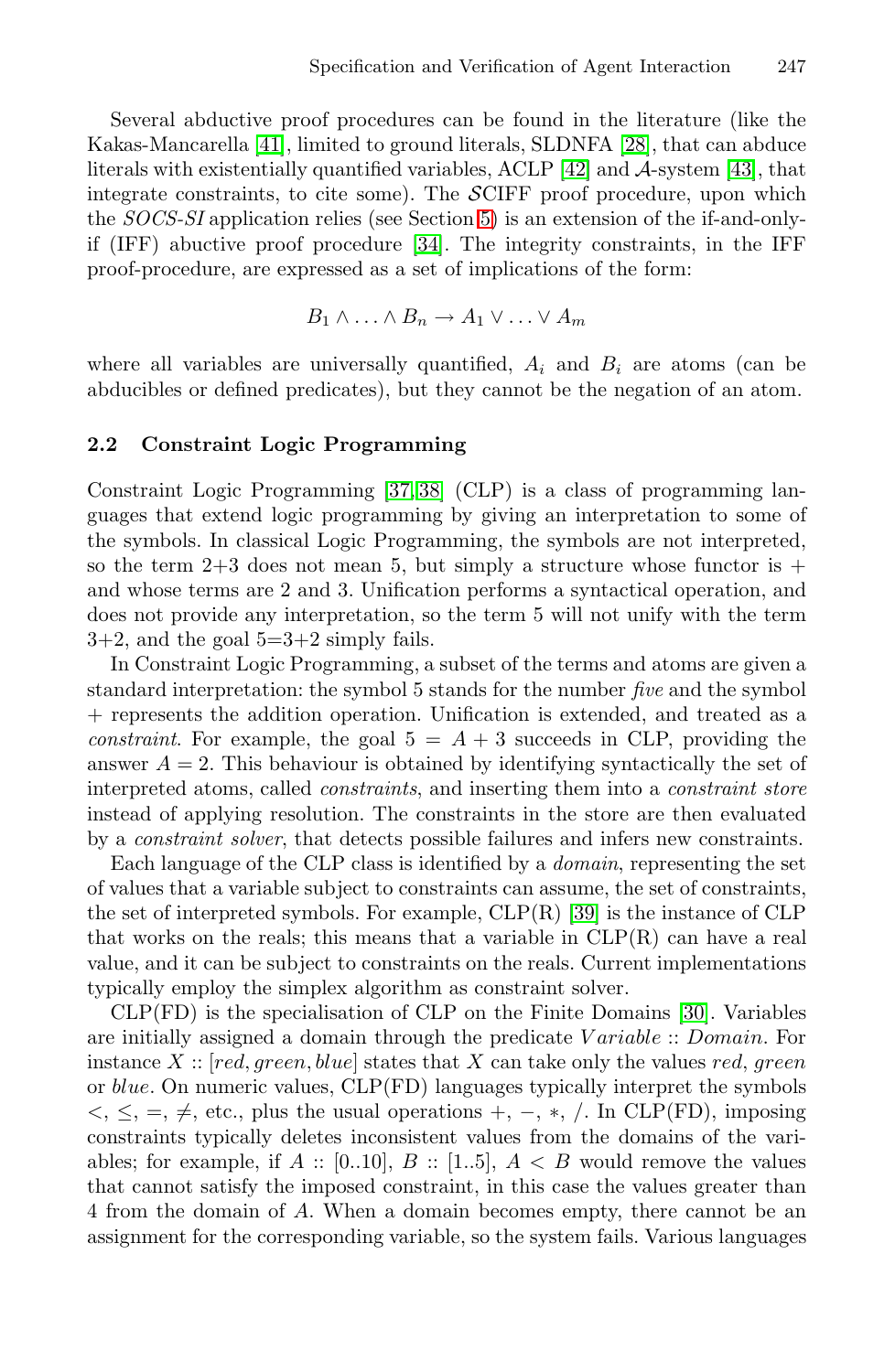and efficient solvers have been developed [\[30,](#page-20-10) [53\]](#page-21-0). Such languages have been successfully used for hard combinatorial problems, such as scheduling [\[24\]](#page-19-3), planning [\[22\]](#page-19-4), bioinformatics [\[47\]](#page-20-11), and many others. These solvers typically deal only with problems that contain existentially quantified variables.

## **3 The** *S***CIFF Language**

We will now give the syntax of the SCIFF language, together with examples to clarify the various components. We first introduce the concept of happened event, that is the basic link between the society and the agents. Then, we introduce the concept of expectation, that is used to describe the correct evolution of the society. We define the Social Knowledge Base (Section [3.1\)](#page-6-0) and the Social Integrity Constraints (Section [3.2\)](#page-7-0), that are used to relate happened events and expected behaviour, and in particular can be used to define the interaction protocols that are valid in the society.

We will use, as a running example, an auction scenario; we can envisage the following utterances:

*openauction* (*Item, Type*) opens an auction for an *Item,* specifying the Type of auction, possibly with its own specific parameters;

*bid***(***Item, Price***)** propose to buy the Item for the proposed Price;

*answer***(***win/lose, Item, Price***)** communicate if a bid wins or loses the Item for the price *Price*;

*deliver***(***Item***)** provide the Item;

*pay***(***Item, Price***)** pay the Price for the Item;

The language for defining the society is based on computational logics, and is used to:

- **–** Describe the events generated by agents in the society. Happened events are represented with the atom **H**(Description, Time), where Description is a term describing the type of event, its parameters, etc., and Time is an integer identifying the instant in which the event happened in the society. The collection **HAP** of all events happened in the society is called the history.
- **–** Define the expected behaviour of agents.
- **–** Relate the current history with the expected behaviour.

The expected behaviour is a conjunction of literals  $\neg$ **E**(*Description, Time*) and  $\neg$ **EN**(*Description, Time*).

**– E**(Description, Time) declares that an event matching with Description is expected to happen in the given  $Time$ . Note that  $Time$  could be a variable, possibly subject to CLP constraints, which may restrict the instants in which the event is expected to happen. This can be useful to express deadlines, time intervals, scheduling constraints, and any type of constraints existing in the adopted CLP language (possibly, user-defined). For instance:

```
\mathbf{E}(tell(luke, mark, answer(A, pen, 1), auction_1), T, T < 10
```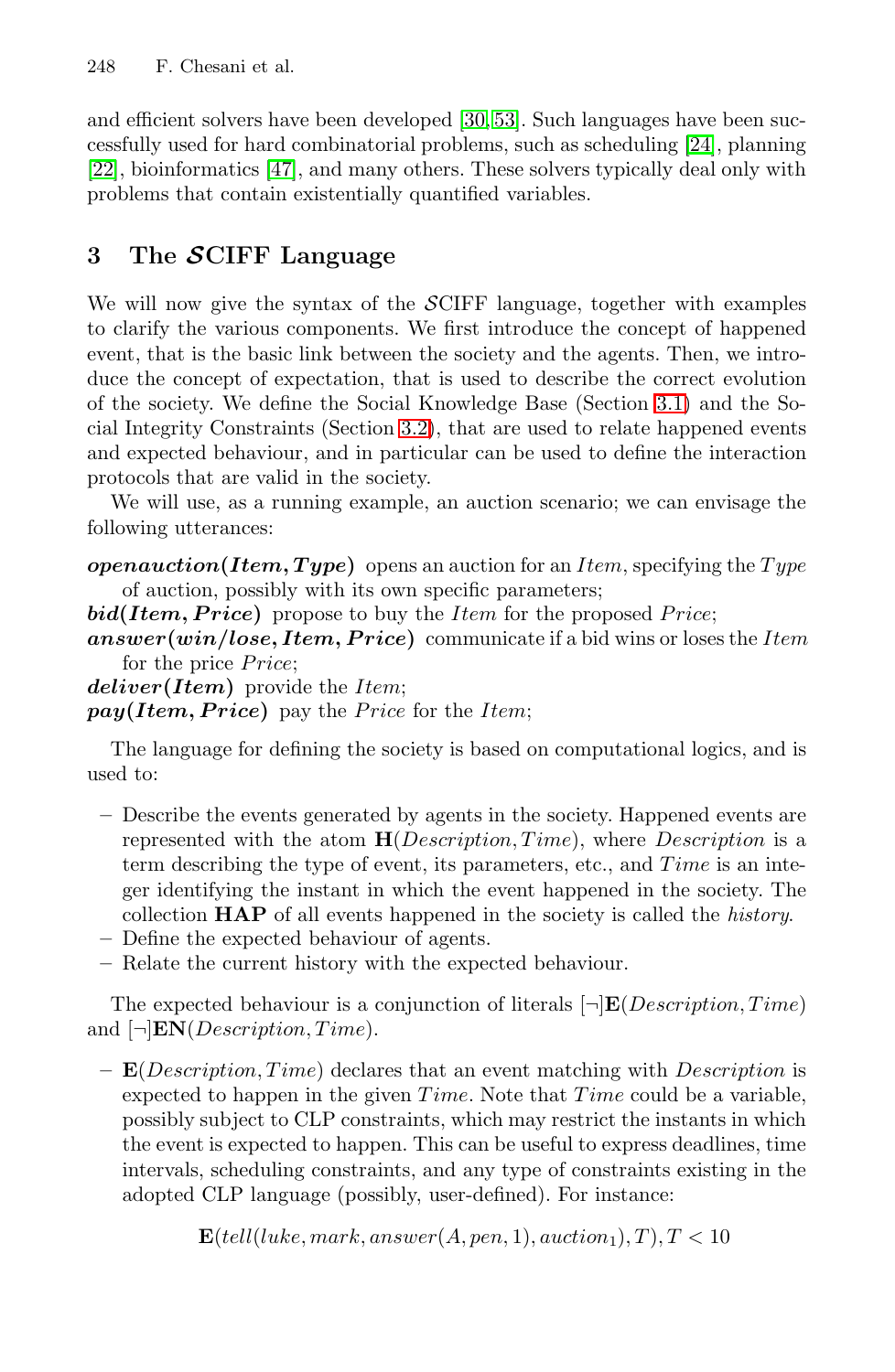could mean that agent Luke is supposed to tell Mark an answer regarding its bid of  $1 \in$  for a pen, within time 10, in the context of *auction*<sub>1</sub>. Description can be a term, possibly with variables, which can be possibly constrained. We often use the term tell(Sender, Receiver, Content, DialogueId) to indicate communicative acts, however the formalism is open to any type of term. All the variables occurring in a literal **E** are existentially quantified: as soon as an action matching the expectation is performed, the expectation is fulfilled.

**– EN**(Description, Time) states that all matching events are violating the protocol: they are expected not to happen in order to fulfill the correct social evolution. Again, Time can be a (possibly constrained) variable and Description a term involving variables. Variables in **EN** are universally quantified (unless they also occur in **E** literals), expressing that all the matching events are forbidden in a compliant interaction. If a variable is shared between **E** and **EN**, it will be quantified existentially, as in

 $(\exists_{Aut \text{ioneer}, \text{Bidder}, T_1} \forall_{T_2}) \mathbf{E} (tell(Auctioneer, Bidder, win, D), T_1),$ **EN**(tell(Auctioneer, Bidder, lose, D),  $T_2$ ),  $T_2 > T_1$ 

meaning that any auctioneer should tell any bidder that he wins the auction, and afterwards the same auctioneer should not tell the same bidder that he loses in the context of the same dialogue.

The current history and the set of current expectations are related through the rules of the society, that can be defined in the  $\mathcal{SCIFF}$  language. Such language consists of a Social Knowledge Base and a set of Social Integrity Constraints, defined in the following sections.

#### <span id="page-6-0"></span>**3.1 The Social Knowledge Base**

The Social Knowledge Base represents the pre-built, compile-time knowledge of the society. It is a set of rules that provide causal consequences of agents' behaviour. It provides properties that hold in the society when given conditions are met. For reasons that will be clear soon, the conditions are described by means of expectations, i.e., atoms describing the expected behaviour of the whole MAS.

We first give some motivating examples, then give the formal meaning and the scope rules. We can say that we have full occupation of the agents if none of them is idle, in any time:

$$
full\_occupation: - \mathbf{EN}(idle(Agent), T). \tag{3}
$$

<span id="page-6-1"></span>meaning that

$$
full\_occupation \leftarrow [\forall_{Agent,T} \ \mathbf{EN}(idle(Agent),T)].
$$

We can say that an agent is busy if it is never idle:

$$
busy(Agent) : -EN(idle(Agent), T).
$$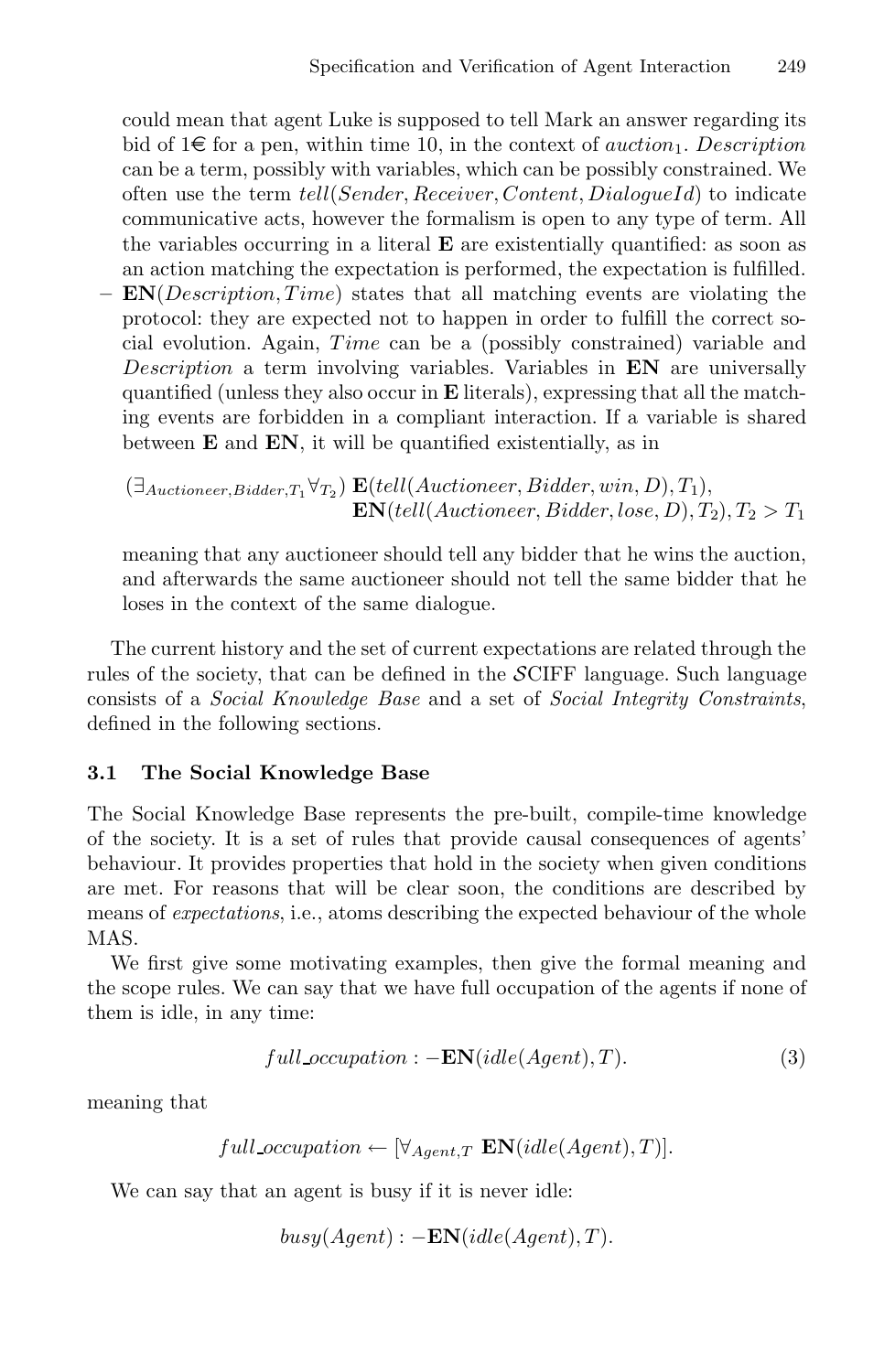i.e.,

$$
\forall_{Agent} \ busy(Agent) \leftarrow [\forall_T \ \mathbf{EN}(idle(Agent), T)].
$$

An agent in a society could be fairly served if it gets at least one resource within some given time limit:

$$
fairly(Agent) : -\mathbf{E}(get(Agent, R), T), resource(R), T \le 10.
$$
  

$$
resource(printer).
$$
  
(4)  
resource(window).

<span id="page-7-1"></span>where the first clause means:

$$
\forall_{Agent} \; fairly(Agent) \leftarrow [\exists_{R,T} \mathbf{E}(get(Agent, R), T), resource(R), T \le 10],
$$

or, equivalently,

$$
\forall_{Agent,T,R} \; fairly(Agent) \leftarrow \mathbf{E}(get(Agent,R),T), resource(R), T \leq 10.
$$

Formally, the Social Knowledge base is a set of clauses (i.e., implications in the form  $Head \leftarrow Body$ ) that can contain, in the body, expectations, literals or constraints. Variables are all quantified universally with the following scope rules. Variables that occur only in **EN** literals and constraints are quantified universally with the body as scope (this is coherent with the intuitive meaning of Eq. [3:](#page-6-1) in order to have full occupation, there should be no agent which is idle in any time). All other variables are quantified universally with the clause as scope (as in Eq. [4,](#page-7-1) in which one resource R is enough).

Note that the given clauses can also be interpreted in an abductive fashion to derive the expected behaviour given that we want a fair society. Stated otherwise, there could be a goal of the society (fairness, in this example), and expectations could be abduced describing the behaviour of the agents in a fair society. Then expectations could be communicated to the agents in order to guide them towards the desired behaviour. The generated expectations can then be matched on-line with the history to check if the current evolution of the society indeed provides the requested feature.

#### <span id="page-7-0"></span>**3.2 The Social Integrity Constraints**

Social Integrity Constraints are a set of implications that relate the current history with the expected behaviour. They can involve the various elements in the SCIFF language, namely happened events, expectations, CLP constraints and predicates defined in the Social KB. Their syntax is given by the following grammar (where Literal and Term have the usual meaning as in Logic Programming [\[46\]](#page-20-2) and Constraint is an atom in the language of constraints [\[37\]](#page-20-7)):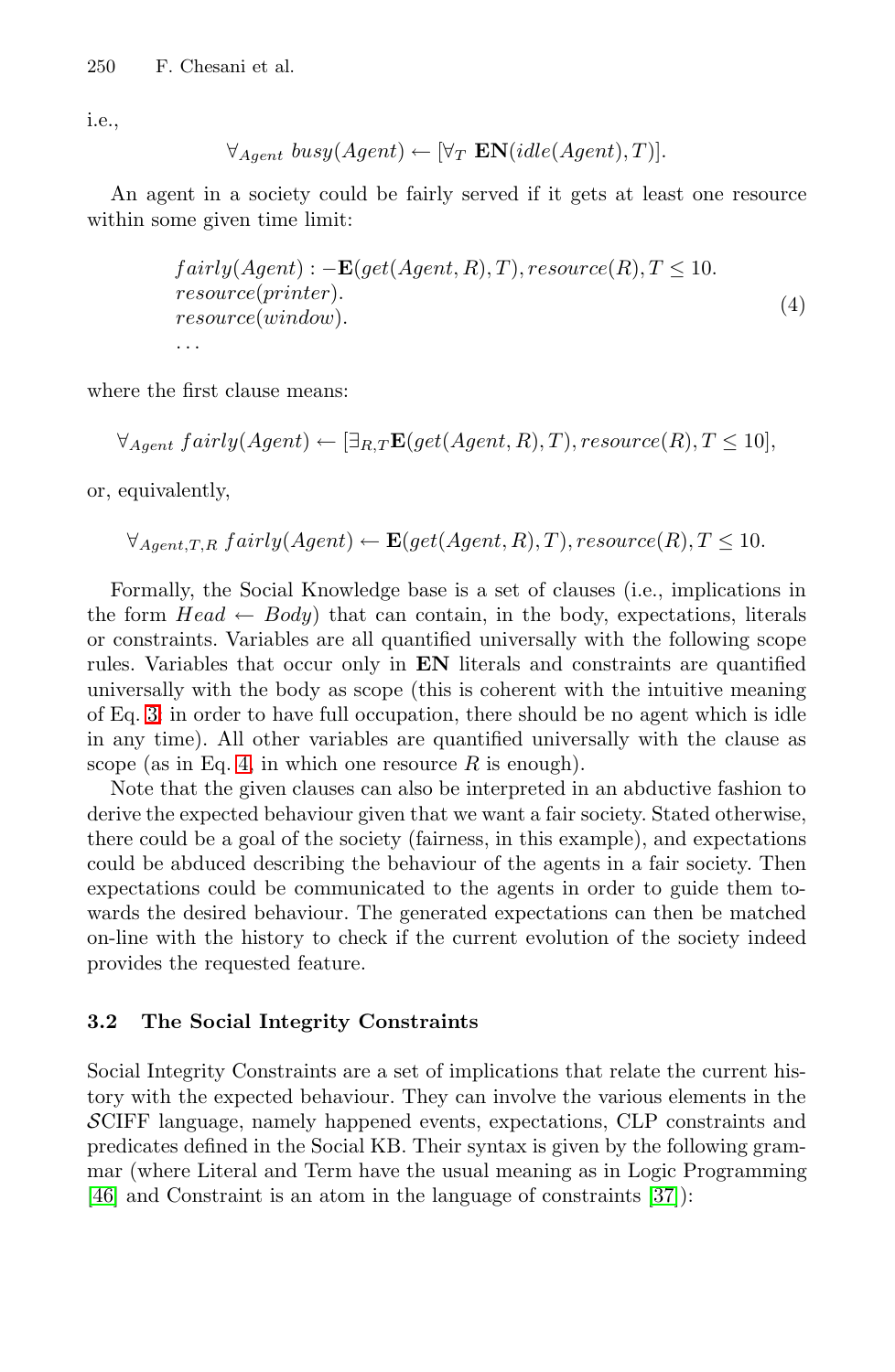$$
\begin{array}{rl} {\cal IC}_S ::= [ic_S]^{\star} \\ & i c_S ::= Body \rightarrow Head \\ & Body ::= (EventLiteral \mid ExpLiteral) \mid \wedge BodyLiteral \mid ^{\star} \\ BodyLiteral ::= EventLiteral \mid ExpLiteral \mid Literal \mid Constant \\ Head ::= HeadDisjunct \mid \vee HeadDisjunct \mid ^{\star} \mid false \\ HeadDisjunct ::= ExpLiteral \mid \wedge (ExpLiteral \mid Constant)]^{\star} \\ EventLiteral ::= [\neg] {\bf H}(term, T) \\ ExpLiteral ::= [\neg] {\bf E}(term, T) \mid [\neg] {\bf EN}(term, T) \end{array}
$$

Social Integrity Constraints are the perfect tool to define both the semantics of the basic utterances and the interaction protocol in a uniform way.

**Semantics of Communication Acts.** When designing the interaction, we have to define:

- **–** the set of communication acts commonly understood in the society
- **–** the meaning of such communication acts.

Various works propose a semantics for communication acts. One of the most popular is the FIPA [\[33\]](#page-20-12) proposal, based on the BDI (Beliefs, Desires, Intentions) model [\[48\]](#page-20-13). The semantics of the so-called speech acts is based on the Beliefs, Desires and Intentions of the agents. For instance, if agent A informs agent B about X, this means that A wants B to believe X. Intuitively, A is also implicitly stating that it believes  $X$ . Formally, speech acts are modeled in terms of feasibility conditions and rational effects, expressed through BDI logic formulas [\[58\]](#page-21-1).

In open societies, as argued earlier, one cannot access mental states of the agents, so checking that an utterance is compliant with its semantics is impossible from the society viewpoint. We prefer a semantics based on observable events in the environment, and, in particular, which actions the agents perform. Hence, instead of mentalistic approaches, we prefer social approaches. One of the most successful is the semantics based on commitments [\[57,](#page-21-2) [29\]](#page-19-5); intuitively, by performing a communicative act, an agent implicitly commits to the truth of some statement, or to perform some further action. In the SCIFF language, commitments are easily represented through expectations. In the auction example, with *openauction* an agent commits to renounce owning an *Item* in exchange for money. In the SCIFF language, this means that when the auctioneer opens an auction, it knows that it will be expected to deliver the item, in case there is some bid which is declared as winning:

$$
\mathbf{H}(tell(A, \_, operation(Item, \_), D), T_{open}) \land \n\mathbf{H}(tell(B, A, bid(Item, Price), D), T_{bid}) \land \n\mathbf{H}(tell(A, B, answer(win, Item, Price), D), T_{win}) \n\rightarrow \mathbf{E}( tell(A, B, deliver(Item), D), T_{deliv}) \land \nT_{deliv} < T_{win} + T_{deliver\_deadline}
$$
\n(5)

<span id="page-8-0"></span>We use the underscore for an unnamed variable  $(\hat{a} \text{ la Prolog})$ . Note that in an open society bidders may join the auction without invitation, so it is not important that the bidder was also addressee of the openauction message. The winning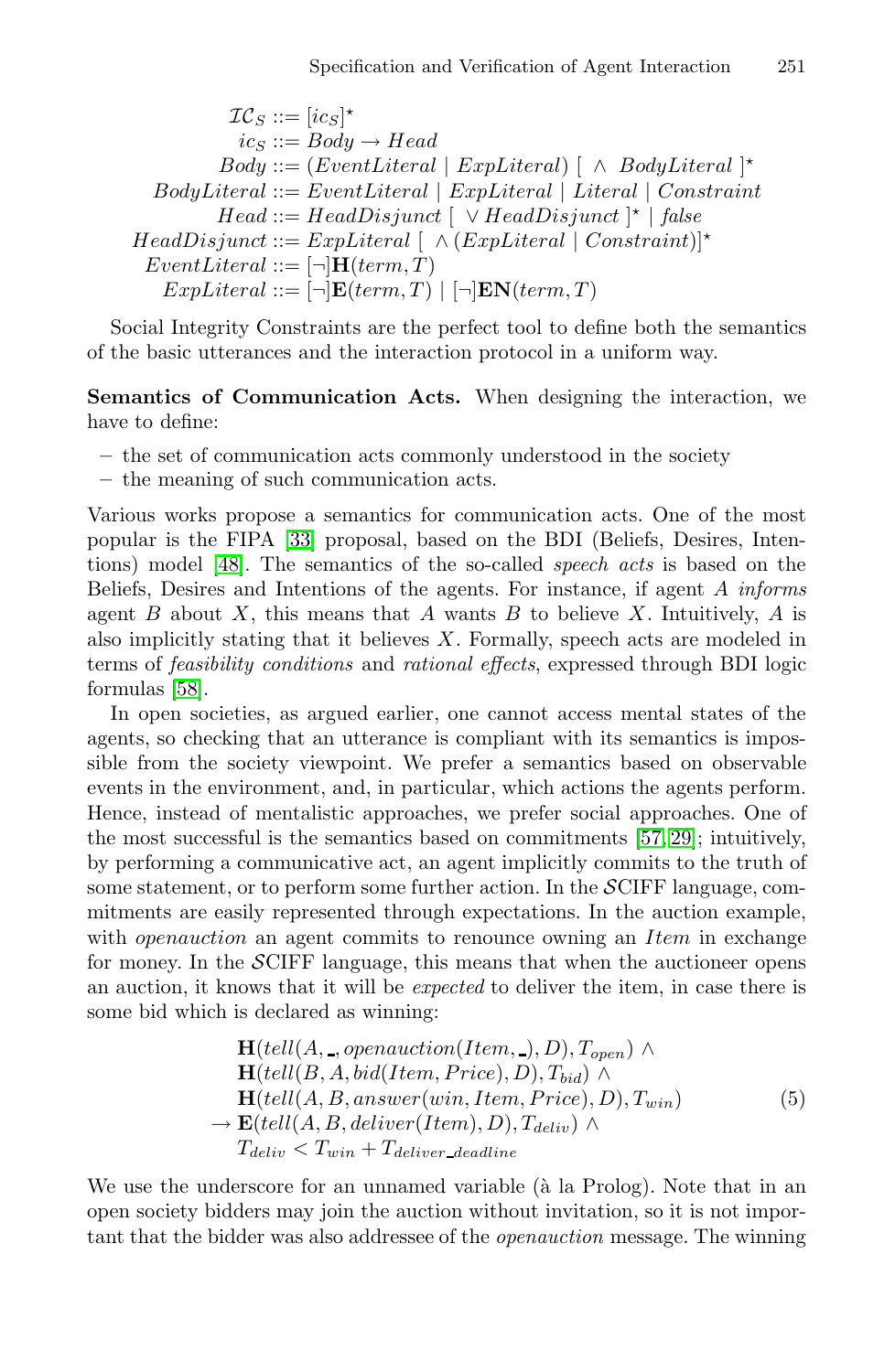bidder might have obtained the information about the auction by another agent, from a blackboard, or advertisement.

Analogously, the bidder commits to pay in exchange for the item by declaring its bid:

$$
\mathbf{H}(tell(B, A, bid(Item, Price), D), T_{bid}) \wedge \n\mathbf{H}(tell(A, B, answer(win, Item, Price), D), T_{win}) \wedge \n\mathbf{H}(tell(A, B, deliver(Item), D), T_{deliv}) \n\rightarrow \mathbf{E}(tell(B, A, pay(Item, Price), D), T_{pay}) \wedge \nT_{pay} < T_{deliv} + T_{pay\_dedline}
$$
\n(6)

<span id="page-9-0"></span>Note that these definitions are independent of the type of auction, which is defined by the protocol. The concept of expectation is not limited to represent the semantics of communicative acts, and, in particular, is not limited to express commitments, as we will see in the following.

**Definition of the Protocol.** Many works in the literature represent interaction protocols with Finite State Automata (FSA) [\[21\]](#page-19-6). The sequence of correct interaction moves can be interpreted as a phrase in the language recognised by the FSA. Clearly, FSA can recognise only regular languages, so there is a limit in the expressivity of the language for defining the protocol. On the other hand, the simple representation allows for powerful reasoning: proving properties of a protocol described as a FSA is probably easier than using a more sophisticated language. Model checking techniques, for example, have been used for this purpose by analysing protocols described as a FSA. Especially in the field of security protocol analysis, model checking-based techniques have been shown to be extremely successful [\[23\]](#page-19-7).

Also, representing protocols as a graph means that every interaction which is not explicitly represented in the graph is considered non compliant. We believe that in open societies agents should be as free as possible: free to discuss in small groups with a language that is not recognised by the society, free to take shortcuts in long interaction runs (especially in presence of tight deadlines). A "whitelist" of allowed interaction moves is probably the best solution in the instance of security protocols; but in general it might be too restrictive.

The SCIFF language gives the user more expressivity in the definition of the protocol: while in FSA an action can be only required or forbidden, in SCIFF some actions are required (**E**), some are forbidden (**EN**) and all the others are possible. The possible state of an action provides the agent the freedom degrees to take shortcuts and to do actions not explicitly considered by the protocol designer. Uniformly to the semantics of communicative acts, the protocol can again be defined by means of Social Integrity Constraints.

Various protocols have a common core, which specialise into subtypes in different situations, with different properties. For example, the common concept of an auction can be implemented in a variety of ways, and in the real world various flavours of auctions are successfully employed (English, Dutch [\[54\]](#page-21-3), firstprice sealed bid, Vickrey, reverse, combinatorial [\[50,](#page-21-4) [35\]](#page-20-14), just to name a few). On the other hand, all auction protocols share some core elements. From an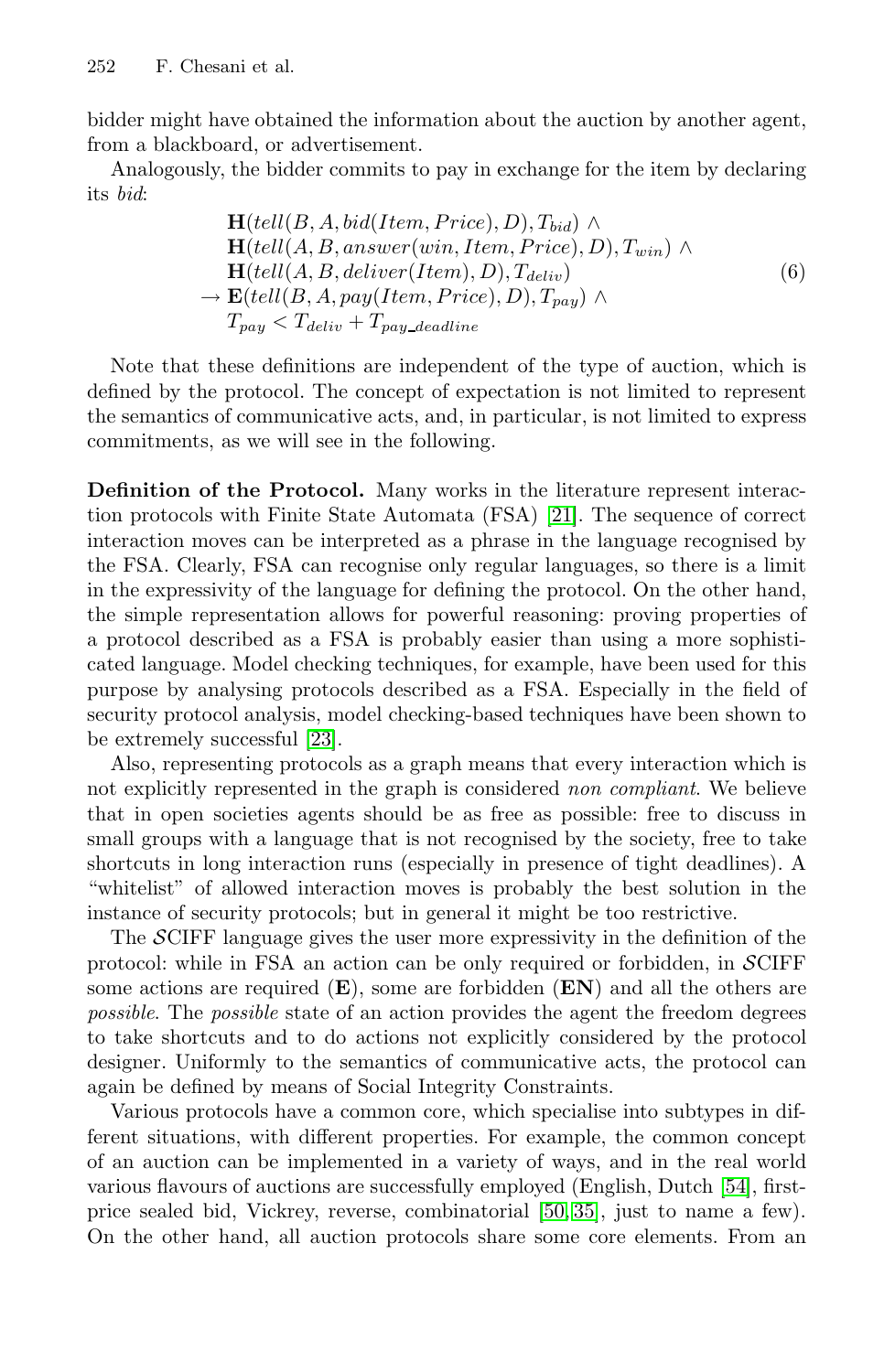engineering viewpoint, one could first try to define the common core, then refine the general protocol to obtain the desired specific features.

In the auction scenario, we can write rules that hold for all types of auctions, such as:

<span id="page-10-0"></span>Before placing bids, there must have been an OpenAuction

$$
\mathbf{H}(tell(B, A, bid(Item, Price), D), T_{bid})
$$
  
\n
$$
\rightarrow \mathbf{E}(tell(A, \_, operation(Item, \_), D), T_{open})
$$
  
\n
$$
\land T_{open} < T_{bid}
$$
\n(7)

The auctioneer should reply to all bids

$$
\mathbf{H}(tell(A, -, operation(Item, -), D), T_{open}) \land \n\mathbf{H}(tell(B, A, bid(Item, Price), D), T_{bid}) \n\rightarrow \mathbf{E}(tell(A, B, answer(Answer, Item, Price), D), T_{answer}) \land \nAnswer :: [win, lose]
$$
\n(8)

<span id="page-10-1"></span>The auctioneer should not give contradicting answers

$$
\mathbf{H}(tell(A, B, answer(Answer_1, Item, Price), D), T_1)
$$
  
\n
$$
\rightarrow \mathbf{EN}(tell(A, B, answer(Answer_2, Item, Price), D), T_2) \land (9)
$$
  
\n
$$
Answer_1 \neq Answer_2
$$

Other rules specify the type of auction. One of the most used is the English auction. In an English auction, bids are increasing in value: a first bidder declares publicly its bid, then other bids can be placed, of increasing value. When no more bids are placed, the good is assigned to the last bid (which is also the highest). In order to decide that no other bids will occur, there exists a timeout  $\tau$ : in human auctions, after each bid the auctioneer counts typically up to three and then declares the item sold.

The previous core of auction protocols can be easily specialised to the English auction instance by adding more Social Integrity Constraints, which refine the general auction protocol schema. In an English auction bids are in increasing order, so bidders should not place a bid which is lower than the previous ones:

$$
\mathbf{H}(tell(A, \_, operation(Item, English(\tau)), D), T_{open}) \land \n\mathbf{H}(tell(Bidder_1, A, bid(Item, Price_1), D), T_1) \n\rightarrow \mathbf{EN}(tell(Bidder_2, A, bid(Item, Price_2), D), T_2) \land \nT_2 > T_1 \land Price_2 \le Price_1
$$
\n(10)

After a bid has been placed, the auctioneer waits for  $\tau$  time units; either a better bid is placed within this time, or the auctioneer should declare the last bid as winning:

$$
\mathbf{H}(tell(A, \_, open auction(Item, English(\tau)), D), T_{open}) \land \n\mathbf{H}(tell(B_1, A, bid(Item, Price_1), D), T_1) \n\rightarrow \mathbf{E}(tell(B_2, A, bid(Item, Price_2), D), T_2) \land \n\quad Price_2 > Price_1 \land T_2 < T_1 + \tau \n\lor \mathbf{E}(tell(A, B_1, answer(win, Item, Price_1), D), T_{win}) \land \nT_{win} = T_1 + \tau
$$
\n(11)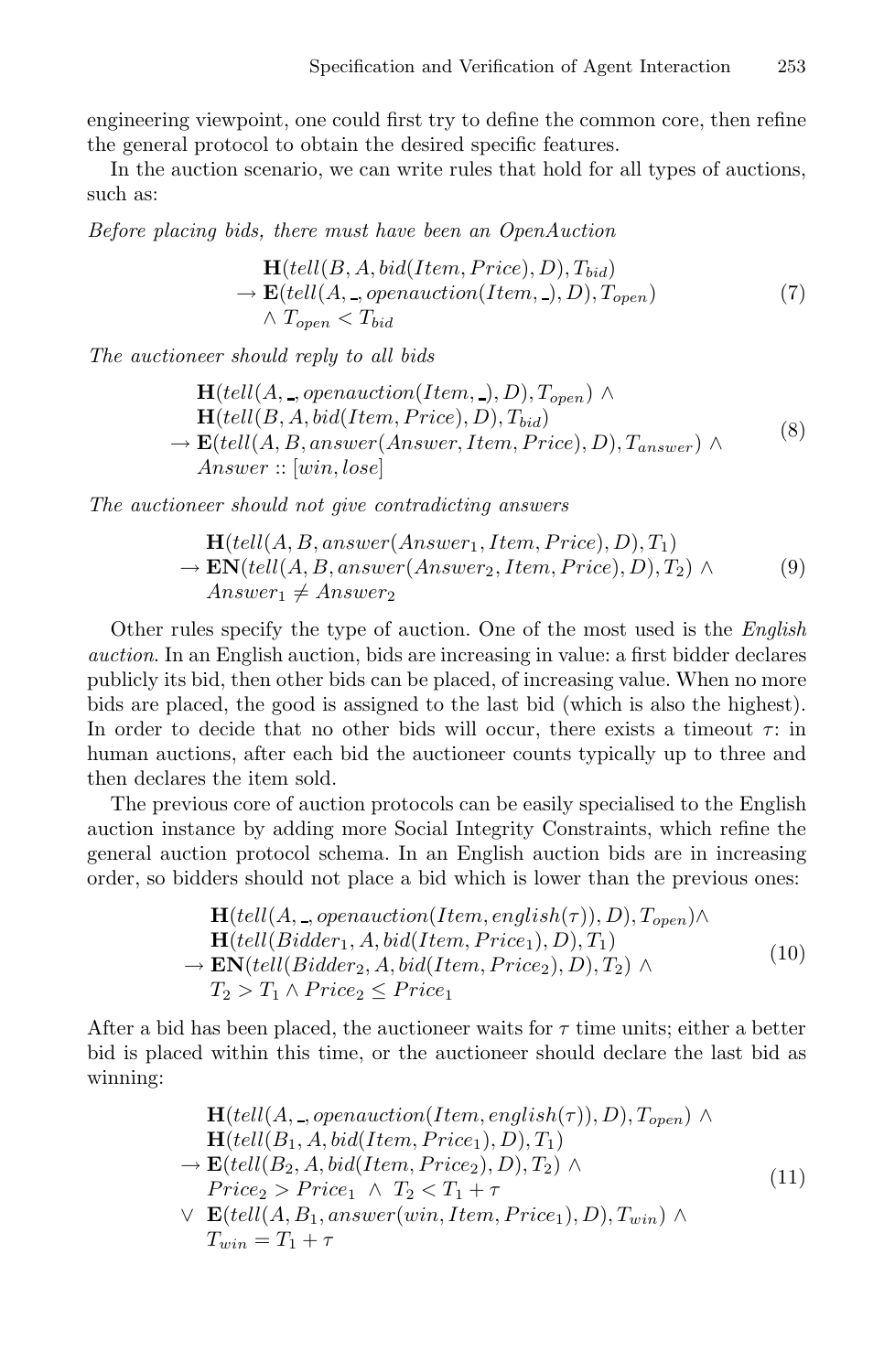It is well known that the English auction protocol might not terminate, so if there is a deadline, other auction protocols are used. The Dutch auction is used when the goods must be sold quickly. The Dutch auction follows a protocol which is nearly opposite to the English: the proposals are from the auctioneer, and they decrease in time. The auctioneer starts proposing a (very high) price. If one bidder accepts it, it wins the auction. If, within  $\tau$  time units, no bidder replies, the auctioneer proposes a lower price.

In this case, we can exchange the order of the primitives answer and bid. The two utterances retain their meaning: *answer(win, Item, Price)* still means that a bid for the Item and with the given Price wins, while  $bid(Item, Price)$  means that the bidder would pay the Price for the Item. While retaining the original meaning, we can change the protocol: first the auctioneer declares a possible winning price, then the bidders place their bids.

Again, we refine the generic auction given by the semantics of the communication acts [\(5](#page-8-0)[-6\)](#page-9-0) together with the auction core [\(7](#page-10-0)[-9\)](#page-10-1) adding more Social Integrity Constraints specific for the Dutch auction.

In the Dutch auction, we must ensure that only one (valid) bid is placed; after the first bid is placed all other bids are illegal:

$$
\mathbf{H}(tell(A, \_, operation(Item, dutch(\tau)), D), T_{open}) \land \n\mathbf{H}(tell(A, \_, answer(win, Item, Price), D), T_a) \land \n\mathbf{H}(tell(B_1, A, bid(Item, Price), D), T_1) \rightarrow \mathbf{EN}(tell(\_, \_, bid(Item, \_)), T_2) \land T_2 > T_1
$$
\n(12)

Moreover, either a bid has been placed within  $\tau$  time units, or the auctioneer should propose a new (lower) price:

$$
\mathbf{H}(tell(A, -, open auction(Item, dutch(\tau)), D), T_{open}) \land \n\mathbf{H}(tell(A, -, answer(win, Item, Price_i), D), T_i) \n\rightarrow \mathbf{E}(tell(B, A, bid(Item, Price), D), T_{bid}) \land T_{bid} < T_i + \tau \n\lor \mathbf{E}( tell(A, -, answer(win, Item, Price_{i+1}), D), T_{i+1}) \land \nT_{i+1} = T_i + \tau \land Price_{i+1} < Price_i
$$
\n(13)

Note that in this way the protocol is not overconstrained by a fixed sequence of communicative acts. Many freedom degrees are left to the agents, that may exploit them to converge faster to an agreement. For example, the auctioneer may start with a high price, bidders place their bids even if they do not match the price proposed by the auctioneer, and the auctioneer could choose one of them. Infinitely many hybrid auctions flavours could arise in an interaction. Of course, if this is not the intended meaning, and avoiding this double negotiation is necessary, the designer can refine the specification by adding more Social Integrity Constraints to avoid unwanted paths: in the time interval between two answers, bidders can bid only the proposed price, i.e., they cannot bid other prices:

$$
\mathbf{H}(tell(A, \_, operation(Item, dutch(\tau)), D), T_{open}) \land \n\mathbf{H}(tell(A, \_, answer(win, Item, Price_i), D), T_i) \n\rightarrow \mathbf{EN}(tell(B, A, bid(Item, Price), D), T_{bid}) \land \nPrice \neq Price_i \land T_i < T_{bid} < T_i + \tau
$$
\n(14)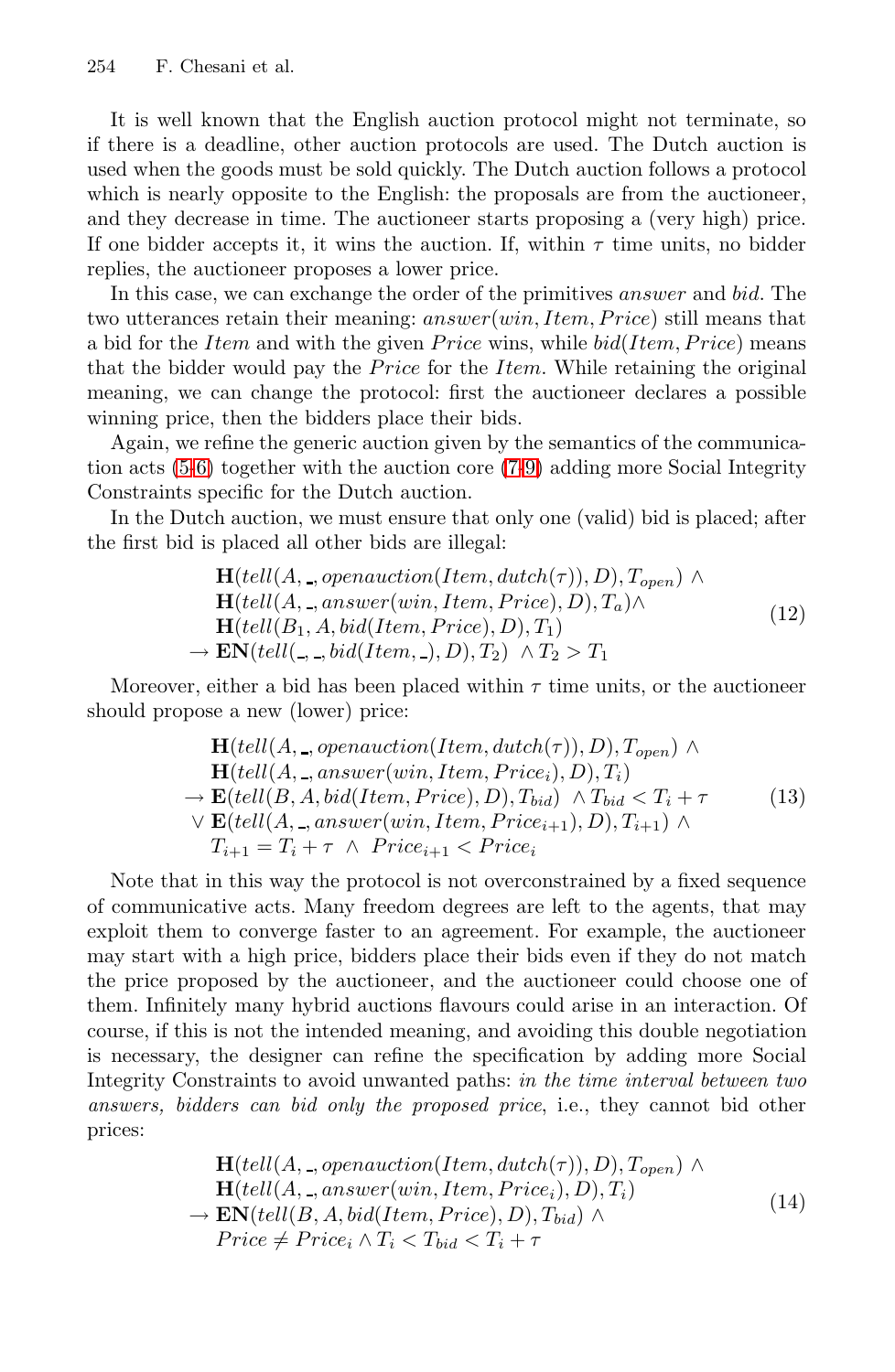In this way, the bidders can place only bids whose prices match the prices proposed by the auctioneer.

#### <span id="page-12-0"></span>**4 Declarative Semantics**

The SOCS social model is interpreted in terms of an Abductive Logic Program (ALP). The idea is to exploit abduction for defining expected behaviour of the agents inhabiting the society, and an abductive proof-procedure to dynamically generate the expectations and perform the compliance check.

Classical abduction does not contemplate changes in the knowledge bases, while in a society the set of happened events dynamically grows. For this reason, we give abductive semantics to a society by associating an ALP to each possible history. We call *society instance* the grounding of a society on a given history:

**Definition 1.** An instance  $\mathcal{S}_{\text{HAP}}$  of a society S is represented as an ALP, i.e., a triple  $\langle P, Ab, \mathcal{IC}_S \rangle$  where:

- **–** P is the Social Knowledge Base (SOKB) of S together with the history of happened events **HAP**;
- **–** Ab is the set of abducible predicates, namely **E**, **EN**, ¬**E**, ¬**EN**;
- $-IC<sub>S</sub>$  are the social integrity constraints of S.

We give semantics to a society instance by defining those sets  $\mathbf{EXP}(\Delta)$  in the abductive framework) of expectations which, together with the society's knowledge base and the happened events, imply an instance of the goal - if any - and satisfy the integrity constraints. Equations [1](#page-3-0) and [2](#page-3-0) can be rewritten as:

$$
SOKB \cup \mathbf{HAP} \cup \mathbf{EXP} \models G \tag{15}
$$

$$
SOKB \cup \mathbf{HAP} \cup \mathbf{EXP} \models \mathcal{IC}_S \tag{16}
$$

Moreover, we require the set **EXP** to be also

- $\neg$ **-consistent:** for any p, **EXP** cannot include {**E**(p),  $\neg$ **E**(p)} or {**EN**(p),  $\neg$ **EN**(p)} (which implements explicit negation), and
- **E-consistent:** for any p, **EXP** cannot include  $\{E(p), EN(p)\}$  (an event cannot be both expected to happen and expected not to happen);

At this point it is possible to define the concepts of fulfillment and violation of a set **EXP** of social expectations. Fulfillment requires all the **E** expectations to have a matching happened event, and all **EN** expectations not to have a matching **H** event in the history:

**Definition 2.** Given a society instance  $S_{\text{HAP}}$ , a set of social expectations  $EXP$ that is ¬−consistent and **E**−consistent, is fulfilled if and only if for all (ground) terms p:

$$
\mathbf{HAP} \cup \mathbf{EXP} \cup \{\mathbf{E}(p) \to \mathbf{H}(p)\} \cup \{\mathbf{EN}(p) \to \neg \mathbf{H}(p)\} \not\models \mathit{false} \tag{17}
$$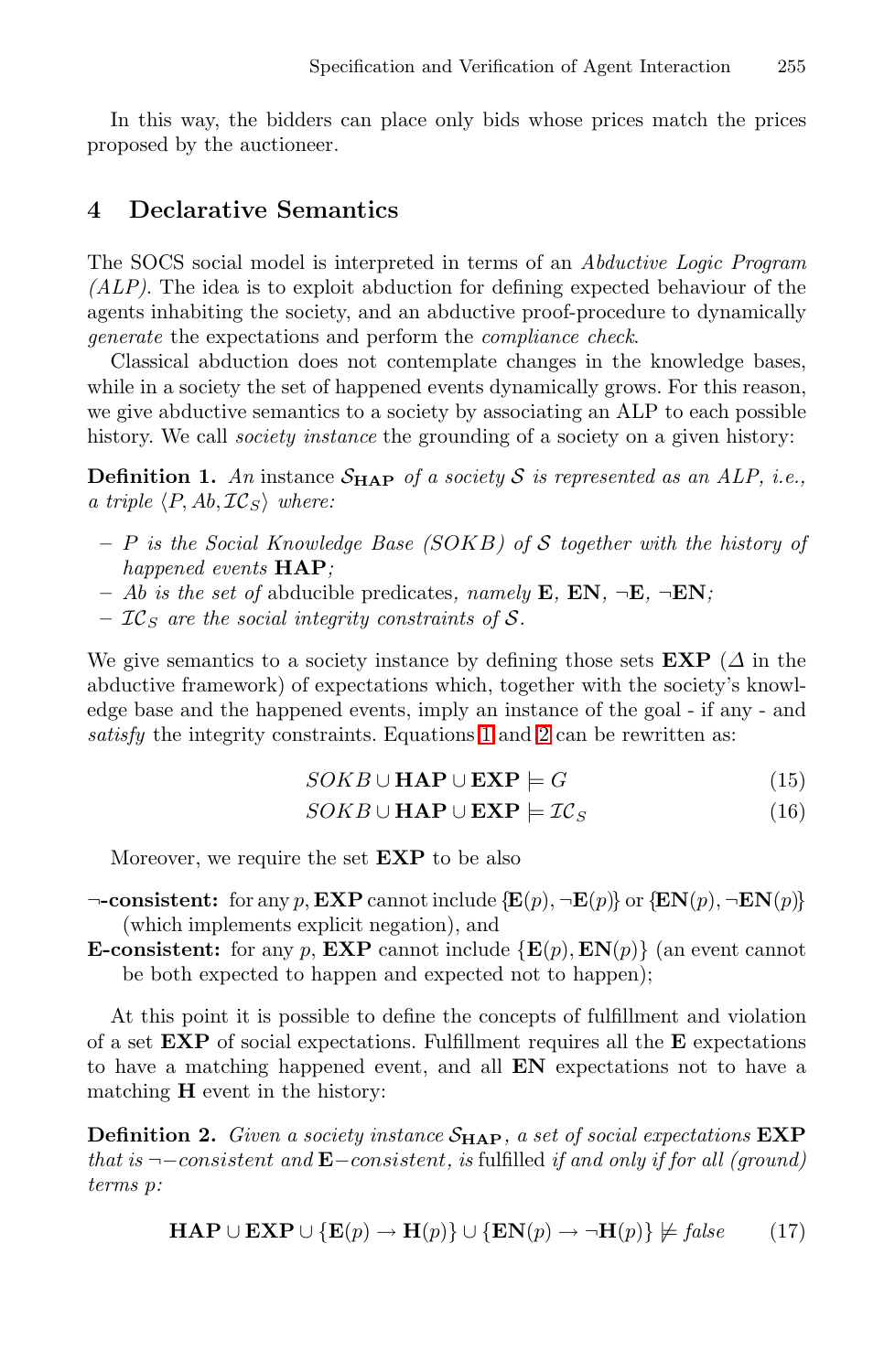Symmetrically, we define violation as follows:

**Definition 3.** Given a society instance  $S_{\text{HAP}}$ , a set of social expectations  $EXP$ is violated if and only if there exists a (ground) term p such that:

$$
\mathbf{HAP} \cup \mathbf{EXP} \cup \{\mathbf{E}(p) \to \mathbf{H}(p)\} \cup \{\mathbf{EN}(p) \to \neg \mathbf{H}(p)\} \models \mathit{false} \tag{18}
$$

## <span id="page-13-0"></span>**5 The** SOCS-SI **Tool for Compliance Checking**

The SOCS-SI (SOCS-Society Infrastructure) application check the compliance of a given agent interaction with a given protocol definition. It uses the SCIFF proof-procedure to perform the abductive reasoning, and it provides integration with multi-agent platforms. The  $\mathcal{S}CIFF$  is the logical "engine": by performing the abduction process, it generates the expectations (represented as abducibles) and verifies if they are fulfilled or violated.

While the *SOCS-SI* software heavily relies on the *SCIFF* proof-procedure, this can be used instead as a stand-alone application. In fact, SCIFF is a standalone abductive proof-procedure, that has been exploited for agent interaction compliance checking, but that can be used also to perform general abductive reasoning.

#### **5.1 The** *S***CIFF Proof-Procedure**

The operational semantics of the SCIFF language is an abductive proof-procedure, i.e., it computes the set  $\Delta$  introduced in Section [2.1.](#page-3-1) It is an extension of the IFF proof-procedure, but it also provides the following additional features:

- **–** abduces atoms with variables universally quantified;
- **–** deals with CLP constraints, also imposed as quantifier restrictions on universally quantified variables;
- **–** is more dynamic, in fact new events may arrive, and the proof-procedure dynamically takes them into consideration in the knowledge base;
- **–** has the new concepts, related to on-line verification, of fulfillment and violation.

As its ancestor IFF, the SCIFF is a transition system that rewrites logic formulae into equivalent logic formulae. Each formula is a Node of the prooftree, and it can be rewritten by one of the transitions into one or more nodes, logically in disjunction (so building an or-tree). The elements in a node are arranged as follows:

$$
N \equiv \langle R, CS, PSIC, PEXP, HAP, FULE, VIOL \rangle
$$
 (19)

<span id="page-13-1"></span>where  $R$  is the resolvent,  $CS$  is the constraint store (as in CLP), PSIC is a set of implications (initially the set of all integrity constraints), **HAP** is the current history, **PEXP**, **FULF**, and **VIOL** are, respectively, the set of pending, fulfilled,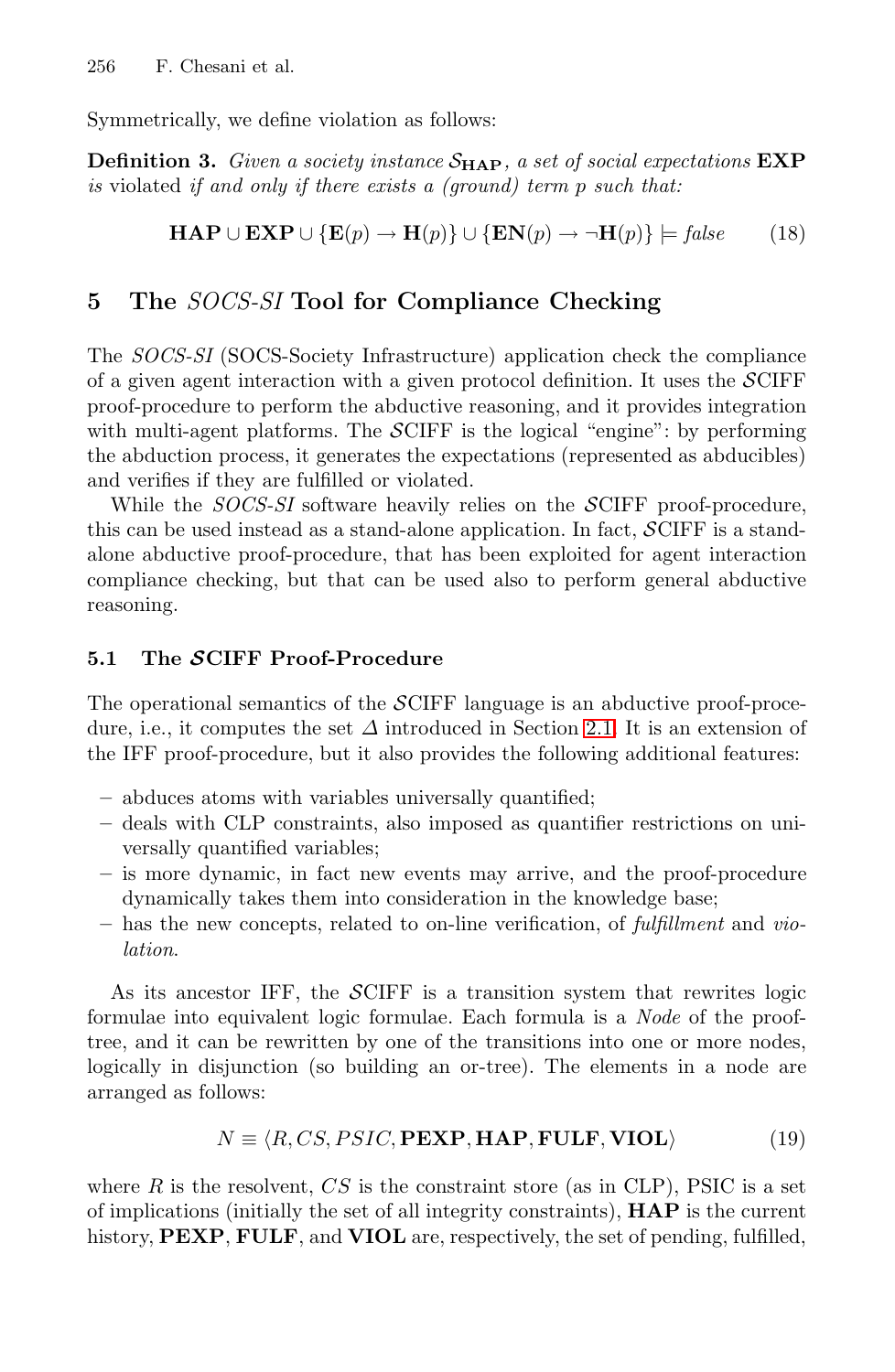and violated expectations. Reporting the transitions of the SCIFF proof-procedure is beyond the scope of this paper, but the interested reader can refer to previous publications for more details [\[13\]](#page-19-8).

SCIFF has been implemented in SICStus Prolog [\[53\]](#page-21-0), exploiting its CHR library for defining the rewriting rules, and its CLP(FD) engine (suitably extended to deal with universally quantified variables) as underlying constraint solver.

#### **5.2 The SOCS-SI Tool**

SOCS-SI is a software tool that uses the SCIFF proof procedure to check if an agent interaction is compliant with a given protocol definition. It is a fullfledged system, able to interface with multi-agent system like JADE [\[36\]](#page-20-15) and PROSOCS [\[55\]](#page-21-5), as well as the standard e-mail system (to verify interactions happening between human agents), and simple text files containing the log of the interaction. It provides a Graphic User Interface (GUI), that allows the user to observe the interaction in the form of the exchanged messages, to view the list of participants to the interaction, and to inspect the set of expectations generated by the proof-procedure: this set represents the expected behaviour at the society level.

Through SOCS-SI, it is possible to access a tree-view of the computation of the  $\mathcal{S}$ CIFF proof-procedure (Figure [1\)](#page-15-0); interestingly, the shown tree bears both an operational and a logical interpretation. The operational interpretation is an intuitive graphical form of a log-file, showing the most significant computational steps, useful for debugging purposes. The logical meaning is an or-tree (the branches of the tree are connected by logical disjunction) of the possible derivations timed by the incoming events. For each incoming event that enriches the knowledge base, the frontier of the explored proof-tree (which is a logical disjunction) is shown. The user can inspect each of the nodes, and see in the main window the state of the computation, i.e., the tuple given in Eq. [19.](#page-13-1)

SOCS-SI takes as input three types of information:

- **–** The source of events, i.e. the multi agent system that is going to be observed.
- **–** A file containing the Social Knowledge Base, as specified in Section [3.1.](#page-6-0)
- **–** One or more files containing the specification of the protocol by means of Social Integrity Constraints (as discussed in Section [3.2\)](#page-7-0).

SOCS-SI can be easily extended to support other multi-agent platforms, by simply adding interface modules, and selecting them as event sources. More details on SOCS-SI, on the output it generates and how to support new agent platforms can be found in [\[8\]](#page-18-2).

SOCS-SI can be used at both design-time and run-time. The protocol designer can use SOCS-SI to support the development of a correct protocol: once this has been defined using the SCIFF language, it is possible to check if the protocol does indeed allow only the desired interactions, and it excludes the wrong ones. Agent dialogues can be simulated by specifying on a log file the exchanged messages, and SOCS-SI can check the compliance of these interactions w.r.t. the protocol specification. Moreover, *SOCS-SI* provides a detailed view of the expectations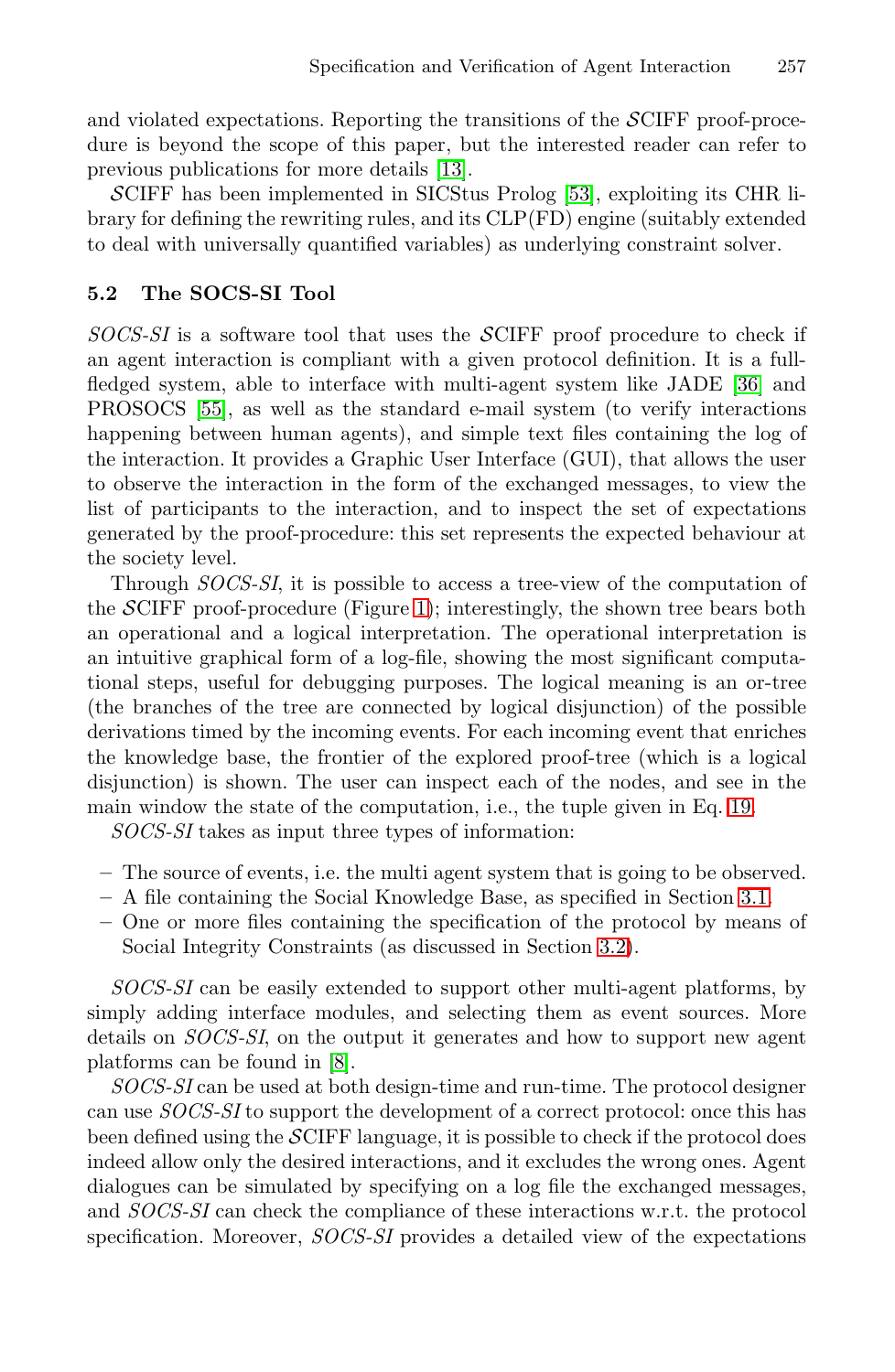| $\Box$ $\Box$ $\times$<br>SOCS Demo - Society Infrastructure 's0'                                                                                                                                                                                                                                                                                                                                                                                                                                                                                                                                                                                                                                                                                                                                                                                                                                                                                                                                                                                                                                                                                                                                                                                                                                                                                                |           |                             |           |  |                                 |                                                           |      |           |
|------------------------------------------------------------------------------------------------------------------------------------------------------------------------------------------------------------------------------------------------------------------------------------------------------------------------------------------------------------------------------------------------------------------------------------------------------------------------------------------------------------------------------------------------------------------------------------------------------------------------------------------------------------------------------------------------------------------------------------------------------------------------------------------------------------------------------------------------------------------------------------------------------------------------------------------------------------------------------------------------------------------------------------------------------------------------------------------------------------------------------------------------------------------------------------------------------------------------------------------------------------------------------------------------------------------------------------------------------------------|-----------|-----------------------------|-----------|--|---------------------------------|-----------------------------------------------------------|------|-----------|
| File Run ?                                                                                                                                                                                                                                                                                                                                                                                                                                                                                                                                                                                                                                                                                                                                                                                                                                                                                                                                                                                                                                                                                                                                                                                                                                                                                                                                                       |           |                             |           |  |                                 |                                                           |      |           |
| 圖<br><b>GB</b>                                                                                                                                                                                                                                                                                                                                                                                                                                                                                                                                                                                                                                                                                                                                                                                                                                                                                                                                                                                                                                                                                                                                                                                                                                                                                                                                                   | Òø        | <b>Execution mode: auto</b> |           |  |                                 | 郾                                                         |      |           |
| $\Box$ All<br>Proof state                                                                                                                                                                                                                                                                                                                                                                                                                                                                                                                                                                                                                                                                                                                                                                                                                                                                                                                                                                                                                                                                                                                                                                                                                                                                                                                                        |           |                             |           |  |                                 |                                                           |      |           |
| <b>C</b> F Expectations<br>$<$ c94><br>h(current time, 7)<br>h(tell(taxil,f,bid(taxi2station,3),auction1),7)<br>$<$ c50><br>Messages<br>$<$ c48><br>h(current time, 6)<br>Integrity Constraints<br>h(tell(f,taxi3,openauction(taxi2station,10,20),auction1),5)<br>$<$ c36><br>$\bullet$ m $\prime$<br>h(tell(f,taxi2,openauction(taxi2station,10,20),auction1),5)<br><< 24<br>h(tell(f,taxil,openauction(taxi2station,10,20),auction1),5)<br>$<$ c12><br>$\bullet$ $\Box$ taxi1<br>$<$ c $10$<br>h(current time, 4)<br>$\bullet$ $\Box$ taxi2<br>$c194>$<br>fulf(e(tell(f,taxi1,answer(win,taxi2station,3),auction1),12))<br>$\bullet$ $\Box$ taxi3<br>$c185$<br>fulf(e(tell(f,taxi3,openauction(taxi2station,10,20),auction1),5))<br><c139><br/>fulf(e(tell(f,taxi2,openauction(taxi2station,10,20),auction1),5))<br/><math>93</math><br/>fulf(e(tell(f,taxi1,openauction(taxi2station,10,20),auction1),5))<br/><c261<br>viol(e(tell(f,taxi3,answer(win,taxi2station,7),auction1), 256002))<br/>pending(en(tell(f,taxil,answer(lose,taxi2station,3),auctionl), 205511))<br/><math>&lt;</math>c259&gt;<br/>pending(e(tell(f,taxi2,answer(win,taxi2station,5),auctionl), 193014)), 193014 &gt;= 11,<br/><math>c109</math><br/><math>193014 \le 20</math><br/>close history<br/><math>&lt;</math>c260&gt;<br/><math>\overline{\phantom{a}}</math></c261<br></c139> |           |                             |           |  | $_{\oplus}$<br><b>ShowLines</b> | E TreeViewer - Society Infrastructure"<br><b>ShowList</b> | Save | $\Box$ ok |
| $\blacktriangleright$ $\blacktriangleright$ converse concernance converse concernance converse concernance converse concernance<br><b>Fvents</b>                                                                                                                                                                                                                                                                                                                                                                                                                                                                                                                                                                                                                                                                                                                                                                                                                                                                                                                                                                                                                                                                                                                                                                                                                 |           |                             |           |  |                                 |                                                           |      |           |
| SocsiDs                                                                                                                                                                                                                                                                                                                                                                                                                                                                                                                                                                                                                                                                                                                                                                                                                                                                                                                                                                                                                                                                                                                                                                                                                                                                                                                                                          | contextId | Sender                      | Receivers |  |                                 |                                                           |      |           |
| s0<br>auction1                                                                                                                                                                                                                                                                                                                                                                                                                                                                                                                                                                                                                                                                                                                                                                                                                                                                                                                                                                                                                                                                                                                                                                                                                                                                                                                                                   |           |                             | taxi1     |  |                                 |                                                           |      |           |
| s0 <br>auction1                                                                                                                                                                                                                                                                                                                                                                                                                                                                                                                                                                                                                                                                                                                                                                                                                                                                                                                                                                                                                                                                                                                                                                                                                                                                                                                                                  |           |                             | taxi2     |  |                                 |                                                           |      |           |
| s0<br>auction1                                                                                                                                                                                                                                                                                                                                                                                                                                                                                                                                                                                                                                                                                                                                                                                                                                                                                                                                                                                                                                                                                                                                                                                                                                                                                                                                                   |           |                             | taxi3     |  |                                 |                                                           |      |           |
| sū<br>auction1                                                                                                                                                                                                                                                                                                                                                                                                                                                                                                                                                                                                                                                                                                                                                                                                                                                                                                                                                                                                                                                                                                                                                                                                                                                                                                                                                   |           | taxi1                       | f         |  |                                 |                                                           |      |           |
| s0<br>auction1                                                                                                                                                                                                                                                                                                                                                                                                                                                                                                                                                                                                                                                                                                                                                                                                                                                                                                                                                                                                                                                                                                                                                                                                                                                                                                                                                   |           | taxi2                       |           |  |                                 |                                                           |      |           |
| s0<br>auction1                                                                                                                                                                                                                                                                                                                                                                                                                                                                                                                                                                                                                                                                                                                                                                                                                                                                                                                                                                                                                                                                                                                                                                                                                                                                                                                                                   |           | taxi3                       |           |  |                                 |                                                           |      |           |
| sO<br>auction1                                                                                                                                                                                                                                                                                                                                                                                                                                                                                                                                                                                                                                                                                                                                                                                                                                                                                                                                                                                                                                                                                                                                                                                                                                                                                                                                                   | I۴        |                             | taxi1     |  |                                 |                                                           |      |           |
| <b>Terminated</b>                                                                                                                                                                                                                                                                                                                                                                                                                                                                                                                                                                                                                                                                                                                                                                                                                                                                                                                                                                                                                                                                                                                                                                                                                                                                                                                                                |           |                             |           |  |                                 |                                                           |      |           |

<span id="page-15-0"></span>**Fig. 1.** The Logic or-Tree

generated at every step of the interaction and, in case of violations, indicates also the set of the possible causes.

Thanks to its integration with various agent platforms, SOCS-SI can be used at runtime to detect violations to the society protocols: in such cases proper measures can be taken against the culprit (e.g. excluding the culprit agent from the society).

## **6 Discussion**

A number of papers describe in detail various aspects of the SCIFF proof-procedure; the details cannot be given here because of lack of space. In previous publications, the interested reader can find the definition of the general framework [\[15,](#page-19-9) [11,](#page-18-3) [10,](#page-18-1) [9\]](#page-18-4), language and declarative semantics [\[14\]](#page-19-10), the operational semantics [\[12,](#page-19-11) [13\]](#page-19-8), and the implementation [\[8,](#page-18-2) [6\]](#page-18-5). The proofs of soundness, completeness and termination of the SCIFF proof-procedure can be downloaded from the SCIFF web page [\[51\]](#page-21-6). The concept of expectation, developed in the SOCS project, has been compared with that of obligation of deontic logic [\[17\]](#page-19-12).

A plethora of different protocols has been tested with SCIFF and SOCS-SI, including various flavours of auctions (English, First Price Sealed Bid, Combinatorial Auctions [\[5\]](#page-18-6)), resource sharing [\[16\]](#page-19-13), e-commerce protocols (NetBill [\[15\]](#page-19-9)),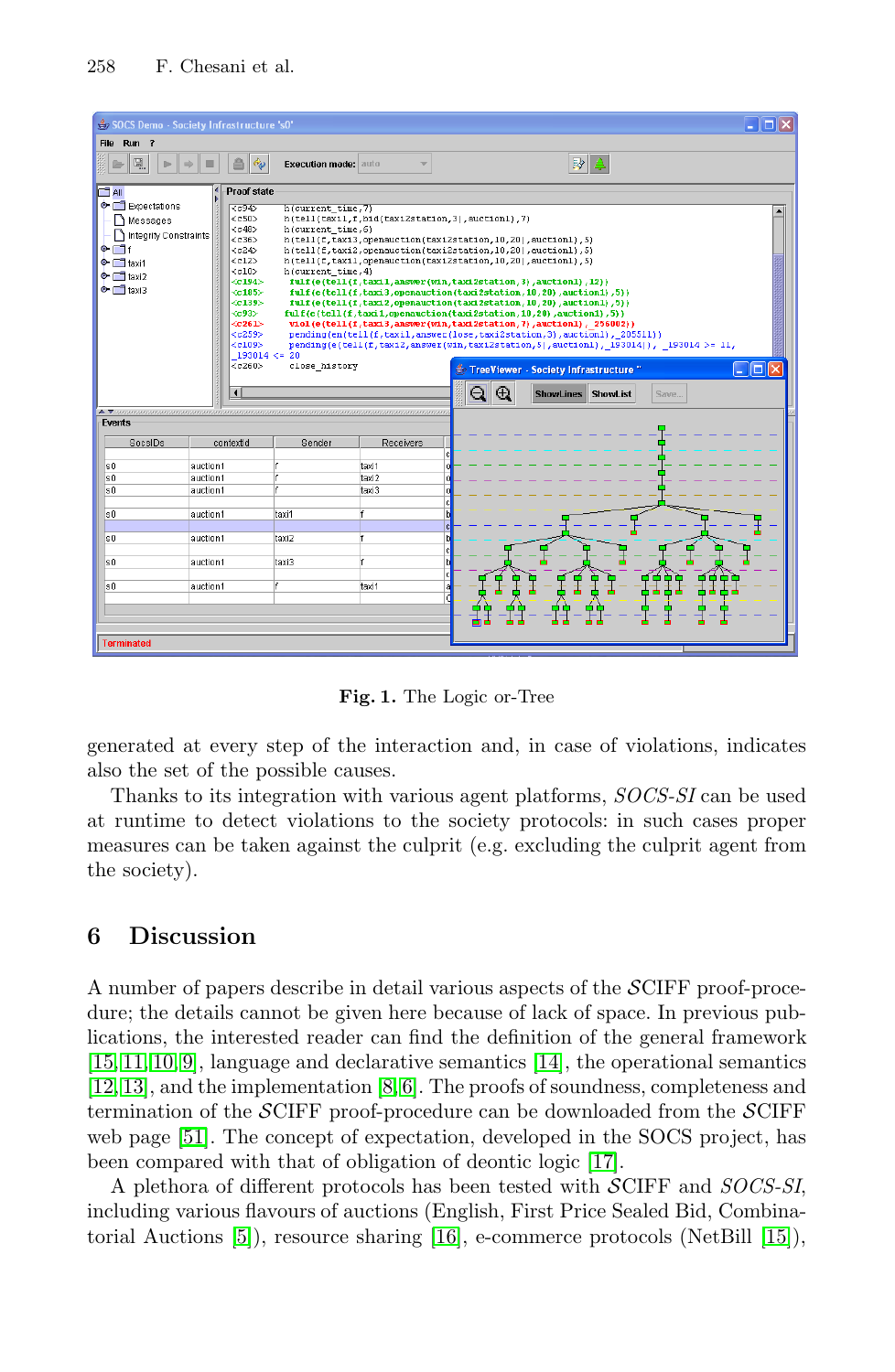high level protocols (FIPA) and low-level ones (TCP/IP). The proof-procedure and the SOCS-SI application have been tested thoroughly; the systems have been subject to stress testing, varying the number of interacting agents and the exchanged messages [\[3\]](#page-18-7).

SOCS-SI and SCIFF can be downloaded from the web [\[1,](#page-18-8) [51\]](#page-21-6).

## **7 Related Work**

Opposite to mentalistic approaches [\[58\]](#page-21-1), that give semantics to communication through the mental states of the agents, social approaches propose to focus on observable acts [\[57,](#page-21-2) [29\]](#page-19-5). The works on SCIFF and SOCS-SI take the second view, and indeed belongs to such research stream. While other works [\[57\]](#page-21-2) are based on temporal logics, we adopted a constraint solver, that is able to efficiently deal with scheduling constraints and to express a variety of real-life concepts, such as deadlines.

The idea of expected behaviour can be considered related to deontic logic [\[59\]](#page-21-7); however, our claim is that we do not need the full power of the standard deontic logic, but only constraints on events that are expected to happen or not to happen. We do not use deontic operators, but instead we map them into predicates (**E** for positive and **EN** for negative expectations).

Our work is very close for the objective and methodology to the notable work on computational societies presented and developed in the context of the ALFEBIITE project [\[18\]](#page-19-14), and the work by Singh [\[60\]](#page-21-8) where a social semantics is exemplified by using a commitment-based approach. With this work we share the same view of an open society as that of [\[20\]](#page-19-15).

Artikis et al. [\[20\]](#page-19-15) present a theoretical framework for providing executable specifications of particular kinds of multi-agent systems, called open computational societies, and present a formal framework for specifying, animating and ultimately reasoning about and verifying the properties of open computational societies: systems where the behaviour of the members and their interactions cannot be predicted in advance. Differently from [\[20\]](#page-19-15), we do not explicitly represent the institutional power of the members and the concept of valid action. Permitted are all social events that do not determine a violation, i.e., all events that are not explicitly forbidden are allowed, and this implements a sort of "open world assumption" at a society level. Permission, when it needs to be explicitly expressed, is mapped into the negation of a negative expectation:  $\neg EN(\ldots)$ .

The semantics of our model can be directly mapped in an abductive framework, where expectations can be confirmed (fulfilled) or disconfirmed (violated) by the history of the happened social events.

Sadri et al. [\[49\]](#page-20-16) propose a framework for agent negotiation based on dialogue. The dialogue of agents is defined in a two-part setting as an ordered sequence of communication primitives. The generation of dialogues results from an abductive reasoning process taking place inside each agent during the think phase of its life cycle (the cycle being inspired by [\[44\]](#page-20-17)). Our work shares the view of integrity constraints that provide new abducible atoms, but in our case the abducibles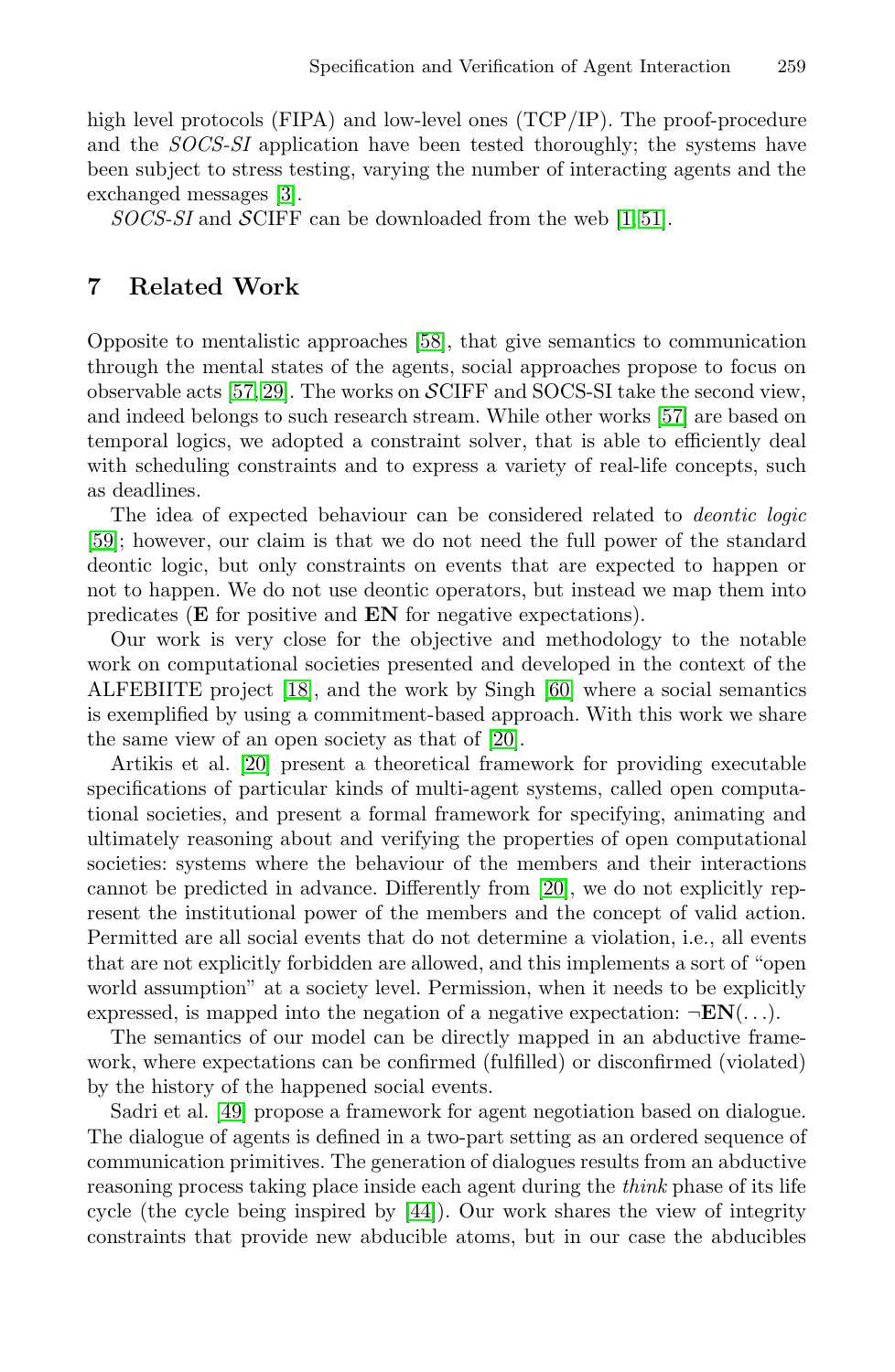are expectations of the society about the future behavior of the agents, while in [\[49\]](#page-20-16) they are used as communication primitives.

Many abductive proof procedures have been proposed in the past; the reader can refer to the exhaustive survey by Kakas *et al.* [\[40\]](#page-20-3). The  $\mathcal{SCIFF}$  proof-procedure is mostly related to the IFF [\[34\]](#page-20-1), which it extends in several directions, as explained in the paper.

Other proof procedures deal with constraints; in particular ACLP [\[42\]](#page-20-5) and the A-system [\[43\]](#page-20-6) deeply focus on efficiency issues. Both use integrity constraints in the form of denials, instead of forward rules, and both only abduce existentially quantified atoms, which makes the SCIFF in this sense more expressive.

The integration of the IFF with constraints has been explored, both theoretically [\[45\]](#page-20-18), and in an implementation [\[31\]](#page-20-19). These works, however, do not deal with confirmation of hypotheses and universally quantified variables in abducibles.

Abdual [\[19\]](#page-19-16) is a system for performing abduction from extended logic programs plus constraints adopting the well-founded semantics, but also capturing 2-valued generalized stable models. It handles only ground negated literals, and it relies on tabled evaluation.

### **8 Conclusions and Future Work**

In this paper, we presented a tutorial overview of the methods and tools the SOCS project provided for defining the interaction space in an agent society. The reader interested in the theory can find the foundations of the SCIFF language and proof-procedure in the given references. The practitioner interested in applying the tools can download the implementation of the proof-procedure and apply it to the check of compliance of interaction protocols, or to general abductive tasks. The *SOCS-SI* tool can be easily adapted to interact with popular multi agent systems, or with human communication tools, such as the e-mail exchange.

Current work follows multiple threads. A first thread is aimed at applying the developed tools to new applications, beside the check of compliance to protocols. Experiments are currently conducted in planning with the abductive event calculus [\[52\]](#page-21-9), a classical application of abductive proof-procedures. Other applications involve checking protocols in other environments besides agents, like giving medical guidelines [\[4\]](#page-18-9).

A second thread focuses on the evolution and optimisation of the proof-procedure. The aim is to reduce the branching factor of the SCIFF proof-procedure by identifying a priori branches that will fail and whose exploration can be skipped. This goal could be obtained through powerful constraint propagation, or by encapsulating knowledge given by the experienced user on the application domain.

The third thread widens the properties the SCIFF proof-procedure is able to prove. Besides on-line protocol conformance, the SCIFF proof-procedure could also prove properties a-priori, by considering as input only the protocol (and not the history). The software engineering task of developing new protocols could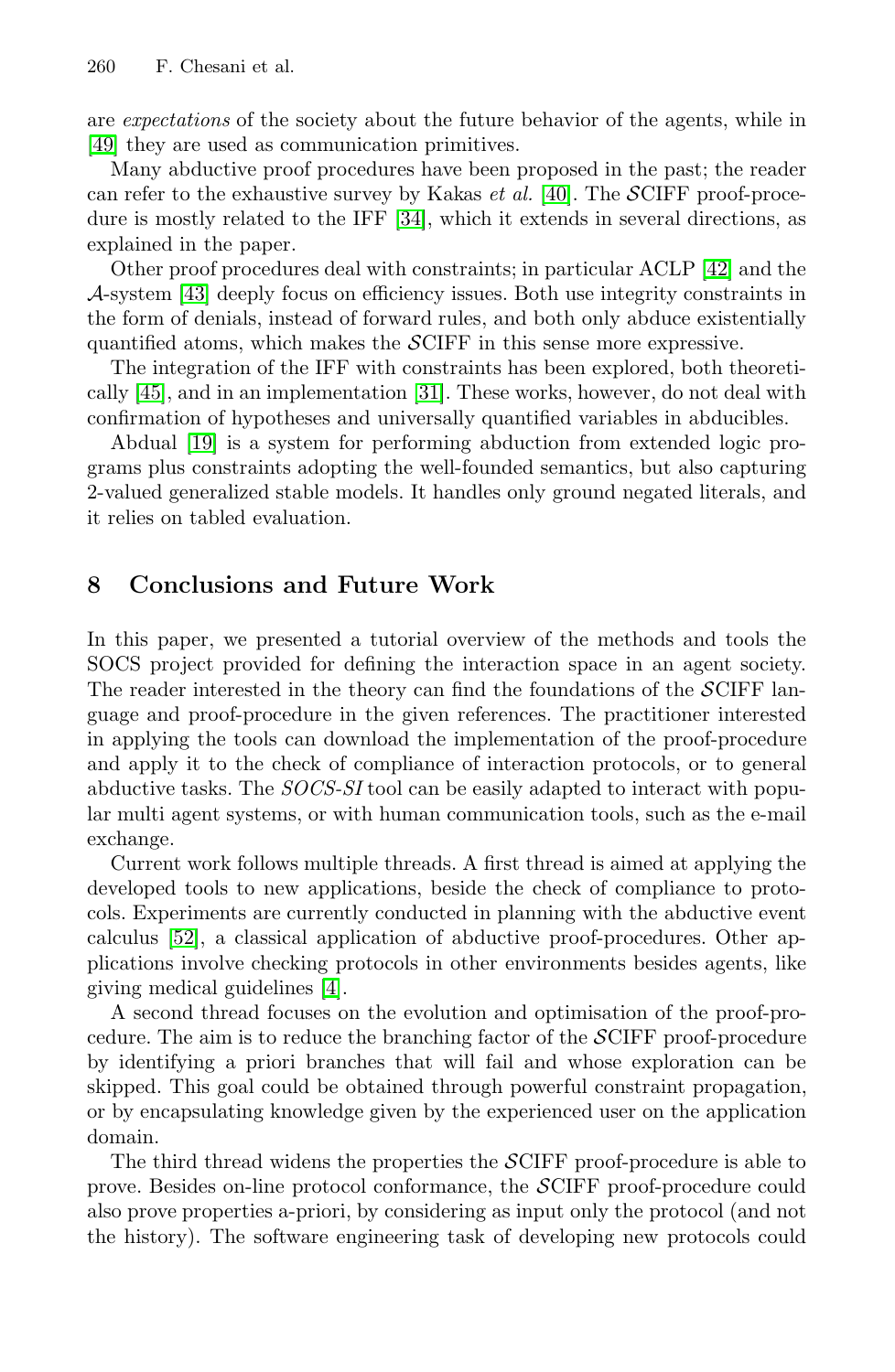be assisted by a tool that proves properties of the protocol. Such an approach has been widely used for detecting flawedness of security protocols [\[23\]](#page-19-7). Our aim is to extend the SCIFF proof-procedure to also prove protocol properties, given as negated goals. The proof-procedure could find counterexamples if the proposed property is not entailed by the protocol definition, similarly to model checking in security protocols. The first experiments are very encouraging, as the SCIFF proof-procedure was able to find attacks of flawed security protocols [\[7\]](#page-18-10), although we believe that SCIFF is better suited to prove properties of other protocols, such as e-commerce ones.

Finally, extensions of the framework could be considered, like communicating the expectations to the agents, or advertising to possible members the rules that should be followed in the society. Such rules would implicitly provide the accepted common language understood in the society.

### <span id="page-18-11"></span><span id="page-18-8"></span><span id="page-18-0"></span>**References**

- 1. SOCS-SI. [http://lia.deis.unibo.it/Research/socs\\_si/](http://lia.deis.unibo.it/Research/socs_si/).
- 2. C. Priami and P. Quaglia, editors, Global Computing: IST/FET International Workshop, volume 3267 of LNAI. Springer-Verlag, 2005.
- <span id="page-18-7"></span>3. M. Alberti and F. Chesani. The computational behaviour of the SCIFF abductive proof procedure and the SOCS-SI system. Intelligenza Artificiale, II(3):45–51, 2005.
- <span id="page-18-9"></span>4. M. Alberti, F. Chesani, A. Ciampolini, P. Mello, M. Montali, S. Storari, and P. Torroni. Protocol specification and verification by using computational logic. In  $In$ Proceedings of Workshop dagli Oggetti agli Agenti (WOA'05), November 2005.
- <span id="page-18-6"></span>5. M. Alberti, F. Chesani, M. Gavanelli, A. Guerri, E. Lamma, P. Mello, and P. Torroni. Expressing interaction in combinatorial auction through social integrity constraints. Intelligenza Artificiale, II(1):22–29, 2005.
- <span id="page-18-5"></span>6. M. Alberti, F. Chesani, M. Gavanelli, and E. Lamma. The CHR-based implementation of a system for generation and confirmation of hypotheses. In A. Wolf, T. Frühwirth, and M. Meister, editors, 19th Workshop on (Constraint) Logic Programming, pages 111–122, University of Ulm, Germany, 2005.
- <span id="page-18-10"></span>7. M. Alberti, F. Chesani, M. Gavanelli, E. Lamma, P. Mello, and P. Torroni. Security protocols verification in abductive logic programming: a case study. In O. Dikenelli, M.P. Gleizes, and A. Ricci, editors, Proceedings of ESAW'05, LNAI. Springer Verlag. to appear.
- <span id="page-18-2"></span>8. M. Alberti, F. Chesani, M. Gavanelli, E. Lamma, P. Mello, and P. Torroni. Compliance verification of agent interaction: a logic-based tool. In Trappl [\[56\]](#page-21-10), pages 570–575. Extended version to appear in Applied Artificial Intelligence.
- <span id="page-18-4"></span>9. M. Alberti, F. Chesani, M. Gavanelli, E. Lamma, P. Mello, and P. Torroni. A logic based approach to interaction design in open multi-agent systems. In Proceedings of WETICE-2004, pages 387–392. IEEE Press, June 14–16 2004.
- <span id="page-18-1"></span>10. M. Alberti, F. Chesani, M. Gavanelli, E. Lamma, P. Mello, and P. Torroni. The SOCS computational logic approach for the specification and verification of agent societies. In Priami and Quaglia [\[2\]](#page-18-11), pages 324–339.
- <span id="page-18-3"></span>11. M. Alberti, A. Ciampolini, M. Gavanelli, E. Lamma, P. Mello, and P. Torroni. A social ACL semantics by deontic constraints. In V. Martik, J. Müller, and M. Pěchouček, editors, CEEMAS 2003, volume 2691 of LNAI, pages 204–213. Springer-Verlag, 2003.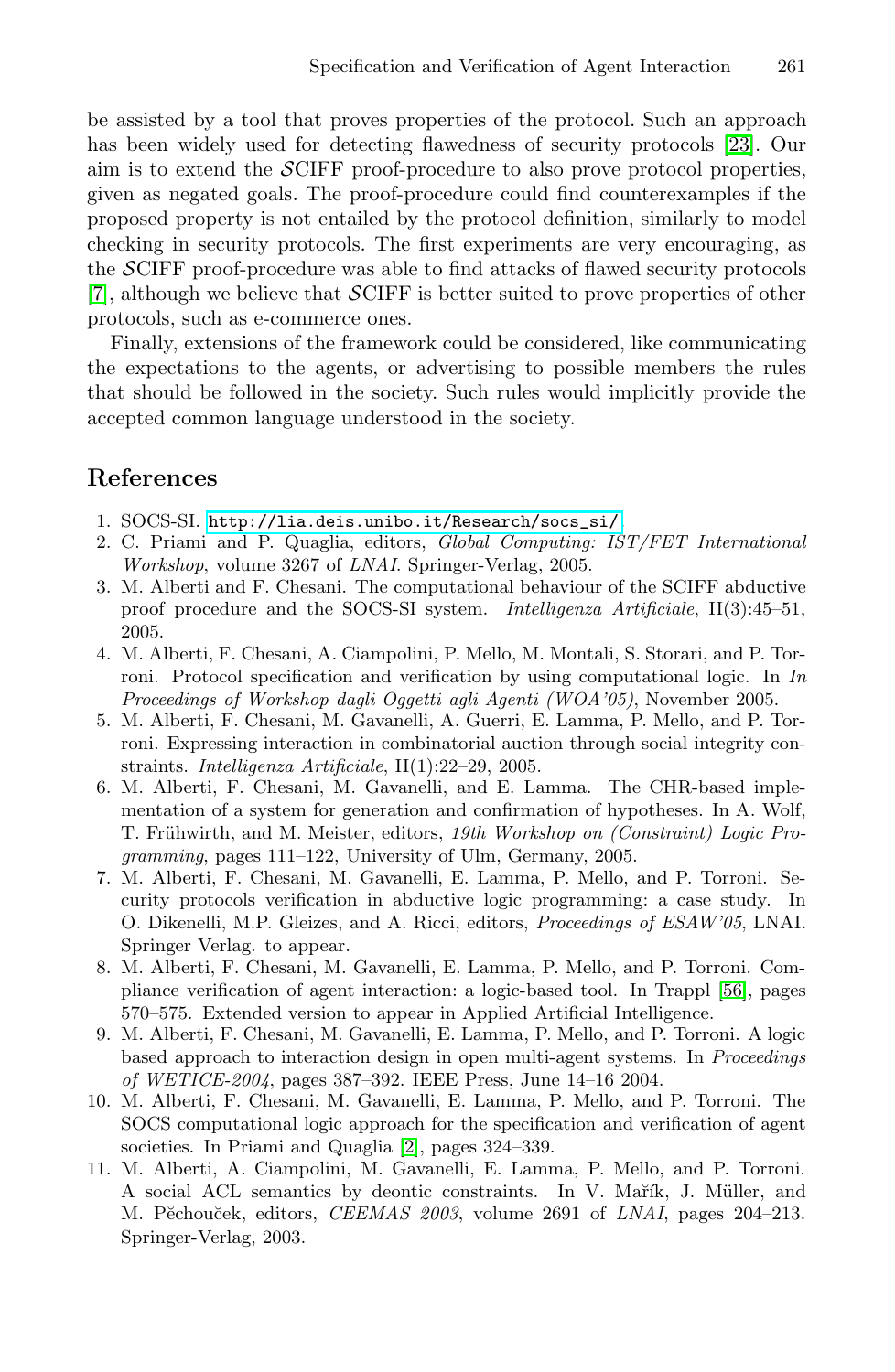- <span id="page-19-11"></span><span id="page-19-8"></span>12. M. Alberti, M. Gavanelli, E. Lamma, P. Mello, and P. Torroni. Abduction with hypotheses confirmation. In F. Giunchiglia, editor, IJCAI-05, pages 1545–1546.
- 13. M. Alberti, M. Gavanelli, E. Lamma, P. Mello, and P. Torroni. The SCIFF abductive proof-procedure. In S. Bandini and S. Manzoni, editors, AI\*IA 2005, volume 3673 of LNAI, pages 135–147. Springer Verlag.
- <span id="page-19-10"></span>14. M. Alberti, M. Gavanelli, E. Lamma, P. Mello, and P. Torroni. An Abductive Interpretation for Open Societies. In A. Cappelli and F. Turini, editors, AI\*IA 2003, volume 2829 of LNAI, pages 287–299. Springer-Verlag, 2003.
- <span id="page-19-9"></span>15. M. Alberti, M. Gavanelli, E. Lamma, P. Mello, and P. Torroni. Specification and verification of agent interactions using social integrity constraints. Electronic Notes in Theoretical Computer Science, 85(2), 2003.
- <span id="page-19-13"></span>16. M. Alberti, M. Gavanelli, E. Lamma, P. Mello, and P. Torroni. Modeling interactions using Social Integrity Constraints: A resource sharing case study. In J.A. Leite, A. Omicini, L. Sterling, and P. Torroni, editors, Declarative Agent Languages and Technologies, volume 2990 of LNAI, pages 243–262. Springer-Verlag, 2004.
- <span id="page-19-12"></span>17. M. Alberti, E. Lamma, M. Gavanelli, P. Mello, G. Sartor, and P. Torroni. Mapping deontic operators to abductive expectations. Computational and Mathematical Organization Theory. To appear.
- <span id="page-19-14"></span>18. ALFEBIITE: A Logical Framework for Ethical Behaviour between Infohabitants in the Information Trading Economy of the universal information ecosystem. IST-1999-10298, 1999. Home Page: http://www.iis.ee.ic.ac.uk/∼alfebiite/.
- <span id="page-19-16"></span>19. J. Alferes, L. M. Pereira, and T. Swift. Abduction in well-founded semantics and generalized stable models via tabled dual programs. Theory and Practice of Logic Programming, 4:383–428, July 2004.
- <span id="page-19-15"></span>20. A. Artikis, J. Pitt, and M. Sergot. Animated specifications of computational societies. In Castelfranchi and Lewis Johnson [\[26\]](#page-19-17), pages 1053–1061.
- <span id="page-19-6"></span>21. M. Barbuceanu and M.S. Fox. Cool: A language for describing coordination in multi-agent systems. In V. Lesser, editor, Proceedings of the First Intl. Conference on Multi-Agent Systems, pages 17–25. AAAI Press/The MIT Press, 1995.
- <span id="page-19-4"></span>22. R. Barruffi, M. Milano, and R. Montanari. Planning for security management. IEEE Intelligent Systems, 16(1):74–80, 2001.
- <span id="page-19-7"></span>23. D. Basin, S. Mödersheim, and L. Viganò. An on-the-fly model-checker for security protocol analysis. In E. Snekkenes and D. Gollmann, editors, Computer Security - ESORICS 2003, volume 2808 of LNCS, pages 253–270. Springer-Verlag, 2003.
- <span id="page-19-3"></span>24. F. Bosi and M. Milano. Enhancing CLP branch and bound techniques for scheduling problems. Software Practice & Experience,  $31(1):17-42$ ,  $2001$ .
- <span id="page-19-1"></span>25. A. Bracciali, N. Demetriou, U. Endriss, A. Kakas, W. Lu, P. Mancarella, F. Sadri, K. Stathis, F. Toni, and G. Terreni. The KGP model of agency: Computational model and prototype implementation. In Priami and Quaglia [\[2\]](#page-18-11), pages 340–367.
- <span id="page-19-17"></span>26. C. Castelfranchi and W. Lewis Johnson, editors. Proceedings of the First International Joint Conference on Autonomous Agents and Multiagent Systems (AAMAS-2002), Bologna, Italy, 2002. ACM Press.
- <span id="page-19-0"></span>27. P. Davidsson. Categories of artificial societies. In A. Omicini, P. Petta, and R. Tolksdorf, editors, Engineering Societies in the Agents World II, volume 2203 of LNAI, pages 1–9. Springer-Verlag, 2001.
- <span id="page-19-2"></span>28. M. Denecker and D. De Schreye. SLDNFA: an abductive procedure for abductive logic programs. Journal of Logic Programming, 34(2):111–167, 1998.
- <span id="page-19-5"></span>29. V. Dignum, J. J. Meyer, and H. Weigand. Towards an organizational model for agent societies using contracts. In Castelfranchi and Lewis Johnson [\[26\]](#page-19-17), pages 694–695.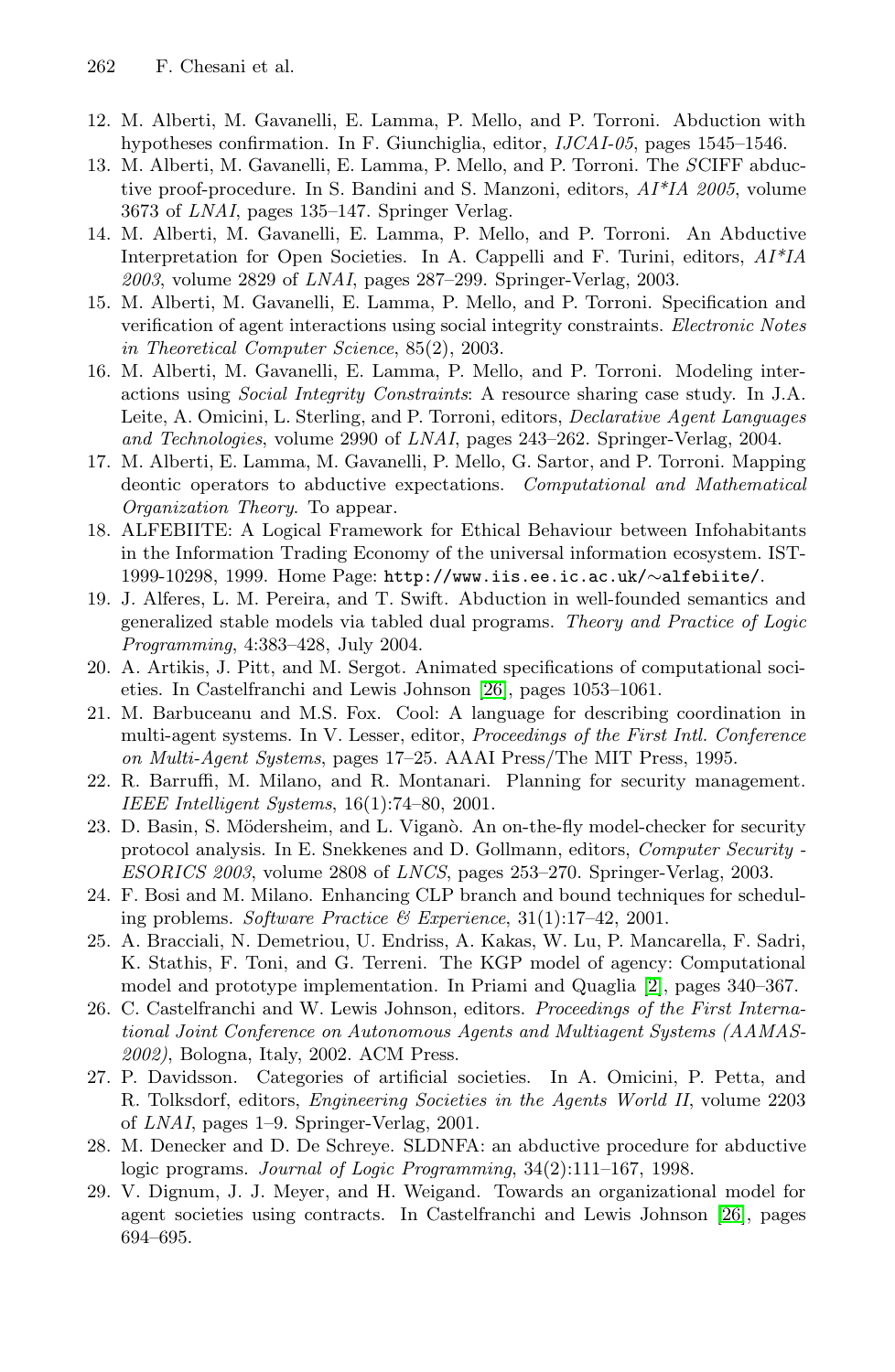- <span id="page-20-10"></span>30. M. Dincbas, P. van Hentenryck, H. Simonis, and A. Aggoun. The constraint logic programming language CHIP. In Proceedings of the 2nd International Conference on 5th Generation Computer Systems, pages 693–702, Tokyo, Japan, 1988.
- <span id="page-20-19"></span>31. U. Endriss, P. Mancarella, F. Sadri, G. Terreni, and F. Toni. The CIFF proof procedure for abductive logic programming with constraints. In J.J. Alferes and J.A. Leite, editors, JELIA 2004, volume 3229 of LNAI, pages 31–43. Springer-Verlag.
- <span id="page-20-12"></span><span id="page-20-0"></span>32. U. Endriss, N. Maudet, F. Sadri, and F. Toni. Protocol conformance for logic-based agents. In G. Gottlob and T. Walsh, editors, IJCAI-03. Morgan Kaufmann.
- <span id="page-20-1"></span>33. FIPA: Foundation for Intelligent Physical Agents. <http://www.fipa.org/>.
- 34. T. H. Fung and R. A. Kowalski. The IFF proof procedure for abductive logic programming. Journal of Logic Programming, 33(2):151–165, November 1997.
- <span id="page-20-14"></span>35. A. Guerri and M. Milano. Exploring CP-IP based techniques for the bid evaluation in combinatorial auctions. In F. Rossi, editor, Principles and Practice of Constraint Programming - CP 2003, volume 2833 of LNCS, pages 863–867. Springer-Verlag.
- <span id="page-20-15"></span><span id="page-20-7"></span>36. Java Agent DEvelopment framework. <http://sharon.cselt.it/projects/jade/>.
- 37. J. Jaffar and M.J. Maher. Constraint logic programming: a survey. Journal of Logic Programming, 19-20:503–582, 1994.
- <span id="page-20-8"></span>38. J. Jaffar, M.J. Maher, K. Marriott, and P.J. Stuckey. The semantics of constraint logic programs. Journal of Logic Programming, 37(1-3):1–46, 1998.
- <span id="page-20-9"></span>39. J. Jaffar, S. Michaylov, P.J. Stuckey, and R.H.C. Yap. The CLP(R) language and system. ACM Transactions on Programming Languages and Systems, 14(3):339– 395, 1992.
- <span id="page-20-3"></span>40. A.C. Kakas, R.A. Kowalski, and F. Toni. The role of abduction in logic programming. In D.M. Gabbay, C.J. Hogger, and J.A. Robinson, editors, Handbook of Logic in Artificial Intelligence and Logic Programming, volume 5, pages 235–324. Oxford University Press, 1998.
- <span id="page-20-4"></span>41. A.C. Kakas and P. Mancarella. On the relation between Truth Maintenance and Abduction. In T. Fukumura, editor, Proceedings of PRICAI-90, pages 438–443. Ohmsha Ltd., 1990.
- <span id="page-20-5"></span>42. A.C. Kakas, A. Michael, and C. Mourlas. ACLP: Abductive Constraint Logic Programming. Journal of Logic Programming, 44(1-3):129–177, July 2000.
- <span id="page-20-6"></span>43. A.C. Kakas, B. van Nuffelen, and M. Denecker. A-System: Problem solving through abduction. In B. Nebel, editor, IJCAI-01, pages 591–596, Seattle, Washington, USA, August 2001. Morgan Kaufmann.
- <span id="page-20-17"></span>44. R.A. Kowalski and F. Sadri. From logic programming towards multi-agent systems. Annals of Mathematics and Artificial Intelligence, 25(3/4):391–419, 1999.
- <span id="page-20-18"></span>45. R.A. Kowalski, F. Toni, and G. Wetzel. Executing suspended logic programs. Fundamenta Informaticae, 34:203–224, 1998.
- <span id="page-20-2"></span>46. J.W. Lloyd. Foundations of Logic Programming. Springer-Verlag, 2nd extended edition, 1987.
- <span id="page-20-11"></span>47. A. Dal Palù, A. Dovier, and E. Pontelli. Heuristics, optimizations, and parallelism for protein structure prediction in CLP(FD). In P. Barahona and A.P. Felty, editors, Proc. of Principles and Practice of Declarative Programming, pages 230– 241. ACM, 2005.
- <span id="page-20-13"></span>48. A. Rao and M. Georgeff. An abstract architecture for rational agents. In C. Rich, W. Swartout, and B. Nebel, editors, *Proceedings of KR'92*, pages 439–449, 1992.
- <span id="page-20-16"></span>49. F. Sadri, F. Toni, and P. Torroni. An abductive logic programming architecture for negotiating agents. In S. Greco and N. Leone, editors, Proceedings of JELIA'02, volume 2424 of LNCS, pages 419–431. Springer-Verlag, September 2002.